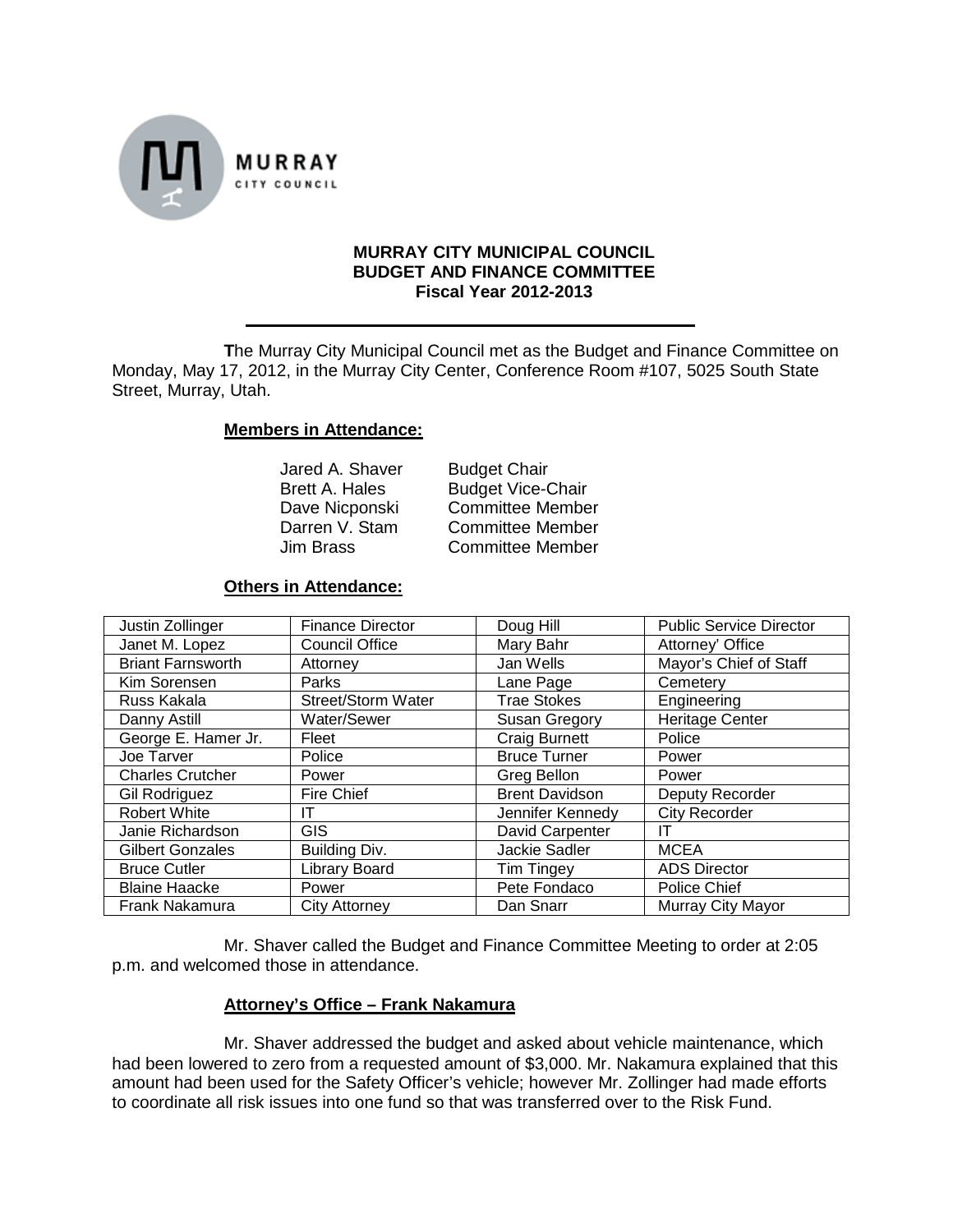Mr. Shaver asked about the legal services that had also gone to zero. Mr. Nakamura confirmed that this also had gone into the Risk Fund. He added that it was confusing to have some line items in the Attorney budget and some in other budgets. For the accounting it is better to show the expenses that are truly involved in the Risk Management.

Mr. Shaver asked if the \$50,000 would be left in the budget whether it is used or not to try to build the fund as the City is able. He asked if there were further explanation about the Retained Risk Fund.

Mr. Nakamura said that the Fund is evolving and they have a list out on all the real property, vehicles and equipment to see if less insurance can be carried. On some property, it may be determined that it does not need to be replaced if something happens and therefore coverage could be lowered. Some real property may not need coverage and some properties were not on the list. The process of evaluating insurance is taking place with the goal to determine if the City is carrying more insurance than is needed. The City may be able to reduce the premium. Liability coverage is carried on everything; however, full coverage for replacement may not be necessary. Mr. Nakamura said that it should be a few weeks to get the information and then it would need to be analyzed.

Mr. Shaver explained that if some dollars are freed up then the money from premiums could go into the Retained Risk Fund. Insurance premiums are due in July so they are trying to get this information done before, Mr. Zollinger said. It is the first step toward being self-insured. Mr. Shaver is anxious to know how much money could be saved to go into the Retained Risk.

Mr. Nakamura said that he had a meeting that day with the Workers Compensation Fund to look at those numbers, following an audit in that area. All insurance coverage is being reviewed.

Mr. Shaver expressed that a projected goal must be set so that whoever is on the Council at that time will know when the time has come to be self insured. He is not proposing to change the budget, but to reach that goal to be comfortable in being self insured. Both parties are conservative in thought and he would like a projected date. Mr. Nakamura said that Mr. Zollinger had worked with Bryce McEuen who handles the self insurance for Sandy and Logan and he is willing to talk with the City about this concept. Mr. Shaver asked to be part of that discussion when it takes place.

## **Public Services - Doug Hill**

Mr. Hill gave the Council an update on the road projects that have been pared down to match the Mayor's budget. He distributed the original list of requests with estimated costs to the Council, explaining that the approved projects are the ones with a dollar amount in the far right column. The total requested was just over \$3.1 million in projects with an approved CIP amount of \$1.78 million. These projects are based on those roads that are in the worst shape for a variety of factors. It is based on a non subjective score given all the streets, the amount of traffic carried and other factors. There is \$350,000 in sealer projects and these are neighborhoods streets that have not yet been identified.

Some past Council Members have wanted to reprioritize road projects due to constituents' complaints. If the department agrees that road is in poor condition, they have no problem with that.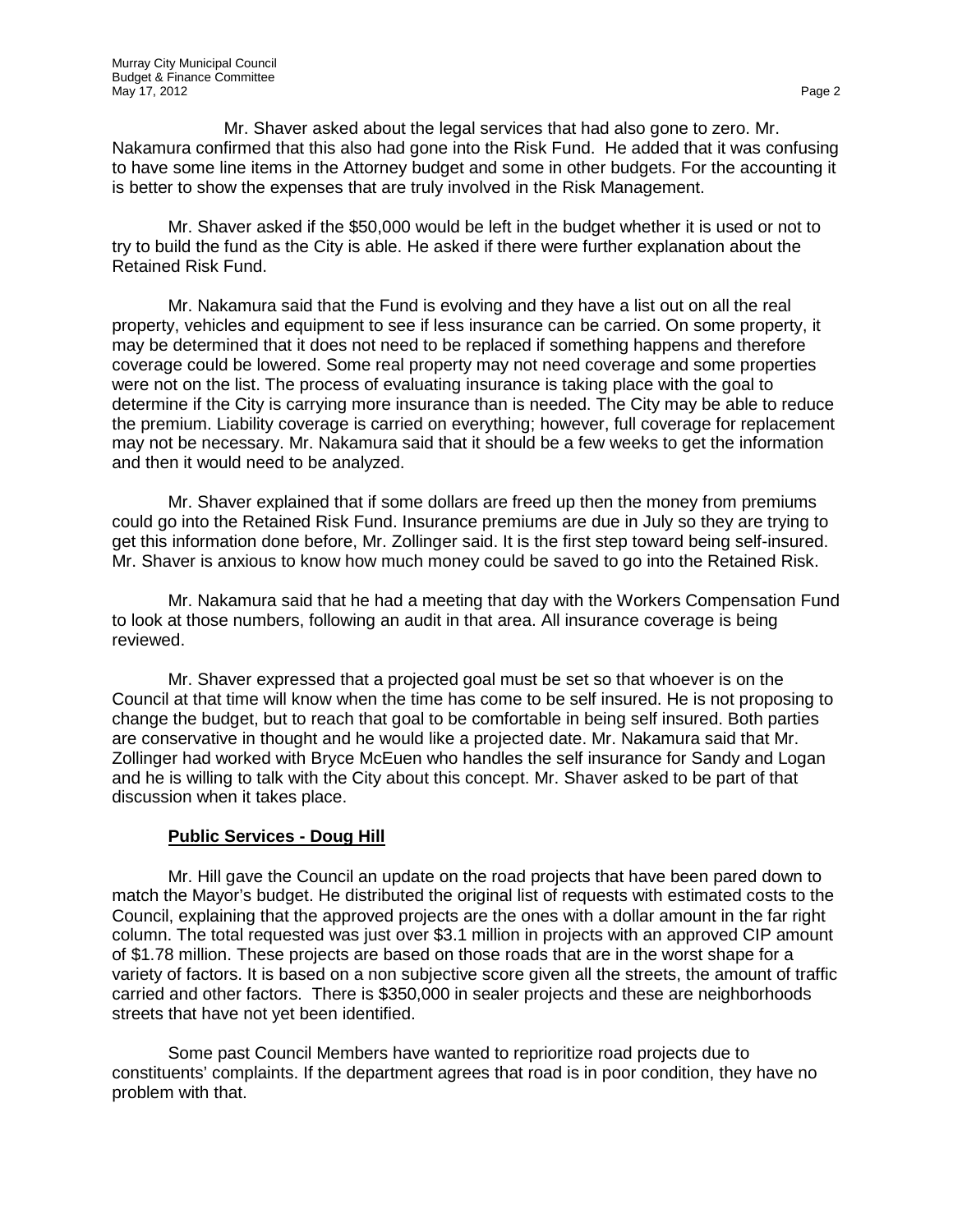Mr. Shaver explained one idea that had been presented. For four years budgets have been decreased due to falling revenues. As net gains are coming back slowly, sales tax creating entities are moving into the City, with growth at Fashion Place Mall, and car dealers coming in profitability could substantially increase.

(Mr. Nicponski joined the meeting in progress.)

The idea is that the City has a reserve fund and there is a possibility of taking one million dollars from the reserve fund for one time projects. Roads could be included in that expenditure and dollars may be added to the \$1.78 million. Mr. Shaver asked if that would help Mr. Hill feel more comfortable with the road projects.

Mr. Hill commented that had happened in the past and they will work with whatever the Council is able to allocate to roads. With the five year Capital Improvement Program (CIP) plan the department could work off of the next year's projects or add to this year's CIP list. Looking at the list, if the Council gave another \$500,000 then they would add more projects from the list.

Mr. Brass asked what the dollar amount was on poor and failing roads. Mr. Stokes said that it is close to \$20 million. Mr. Shaver commented that the more traffic on poor roads creates greater challenges and driving difficulty. How the City addresses that is the issue.

Mr. Hill said that his department would have no trouble repairing roads with any amount of money that is allocated. Murray can do repairs up to about \$180,000 before it must be contracted out. There is a little wiggle room. Sealers are contracted out because Murray does not have the equipment to do those. In the next week or two multiple neighborhood streets will be sealed for about \$225,000 that was contracted out.

Mr. Shaver commented that if the Council decided to use reserves for road projects, then he would like to keep the work within Murray and keep our people busy. Mr. Hill responded that use of City crews is one of the factors in selecting streets to fix. Murray can do the work for substantially less money than contracting out. A neighborhood street that may cost \$120,000 can be completed by Murray crews for about \$80,000.

Mr. Nicponski asked if Mr. Shaver had a dollar amount in mind. Mr. Shaver said it was based on their discussion of one million dollars. Mr. Nicponski said there are some other onetime projects to fund, as well.

Mr. Hill noted that in the Water Fund CIP a piece of equipment for purchase was listed at \$140,000. This bobtail truck is already being purchased in the current year; it is the back hoe in the following year budget that needs to be included in fiscal year 2012-13 and it is \$120,000. He does not know how the Council would like to handle that. It can be left and not spent with it going into the enterprise fund reserves or the amount can be decreased by \$20,000.

Mr. Hill is planning to use about \$100,000 from the solid waste fund reserves due to the fee increase. Fees have been discussed and he intends to come to the Council requesting a rate increase for this or the reserves would be depleted in four years. He would like to get it put together and go into effect July 1. Some projections are being done currently on what would be needed. Mr. Shaver suggested they project high to cover for several years. Mr. Brass suggested considering what was done with power and sewer, which was to create built in increases. Mr. Shaver would like to look at where it might be in four to five years and answer the question just once with constituents.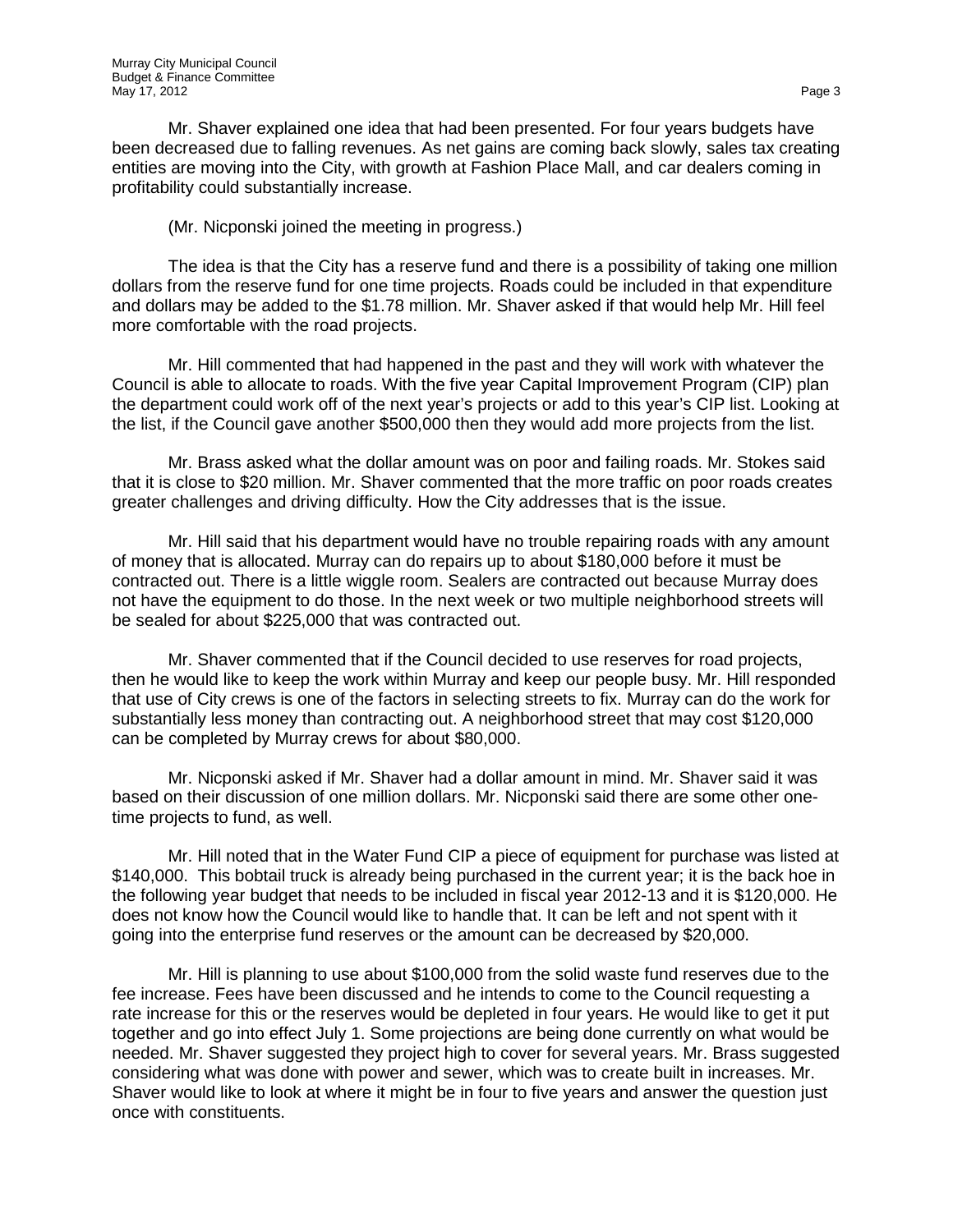Mayor Snarr said that most garbage contractors have a clause based on the cost of fuel. He feels building reserves now by having more money going into that fund would be preferable. Other Council members agreed with that concept.

Mr. Nicponski asked about the radar speed signs with a request of \$120,000 and a recommendation of \$10,000. How many speed signs can be purchased with the \$10,000? Mr. Hill said that buys about four signs and two signs are needed on each street. So that is enough for two streets. About 20 streets can be covered with \$120,000.

Mr. Brass said that 4800 South has become a speedway since the road was repaired. He said that people admit they slow down when they see the speed signs. Mr. Nicponski added that it works for the responsible citizen and it is a better way to educate than speed traps. He feels this changes their driving habits and with different speed limits on different roads it is confusing. This delivers something to the citizens and they see how tax dollars are being spent. Mr. Hales mentioned the sign would work on 725 East.

Mr. Hill indicated that the department would put up as many signs as the Council provides money for; he also feels they are effective. It would be helpful for the Council members to let him know where the Council would like those to go if there are specific needs. Otherwise, the department would do their own evaluation and locate them where they see fit. He could work through the traffic committee to designate the locations.

Mr. Hill remarked that the Council would hear a presentation on storm water rates and there would be a recommendation to raise the rates on that. He will let the consultant show the justification for that in his presentation.

Something that is not in the FY 2012-13 or the FY 2013-14 budgets is the interest that is owed to Utah Transit Authority (UTA) for the Cottonwood Street/Winchester Street intersection. The City does not know what it is; however the estimate is around \$250,000. By contract the rate is based on the Public Treasury Fund and it was borrowed about three years ago. The Council needs to be aware that either a budget opening will have to occur or add it to next year's budget. The interest continues to go up.

Mr. Zollinger said that a budget opening was prepared but because the number keeps changing it was put on hold. He would like to see it in the budget. Mr. Brass asked at what point they have an obligation to give us the amount owed. Mr. Hill said they made an investment up front of about \$4 million to buy land and put in improvements. Now that the project is completed Mr. Stokes has been working with their engineers to verify the numbers and make sure the improvements charged to Murray are valid. Mr. Hill would also like to get this taken care of so that the interest does not just continue to build. The project is paid out of Class C funds and the interest would qualify for that also. If the interest is paid out of Class C funds then the amount for road repairs is reduced. With the accumulation of interest a date should be able to be identified and calculate the interest to that time, Mr. Shaver suggested.

Mr. Hill informed the Council that because the year-end falls in the middle of the construction season, at the end of the fiscal year he will work with Mr. Zollinger to carry over funds for construction projects that were funded during this budget year but will be completed during the next budget year. This may occur in the Sewer Fund and the Class C road fund.

Mr. Stam asked if the City can use the CIP plan to carry over funds and not have the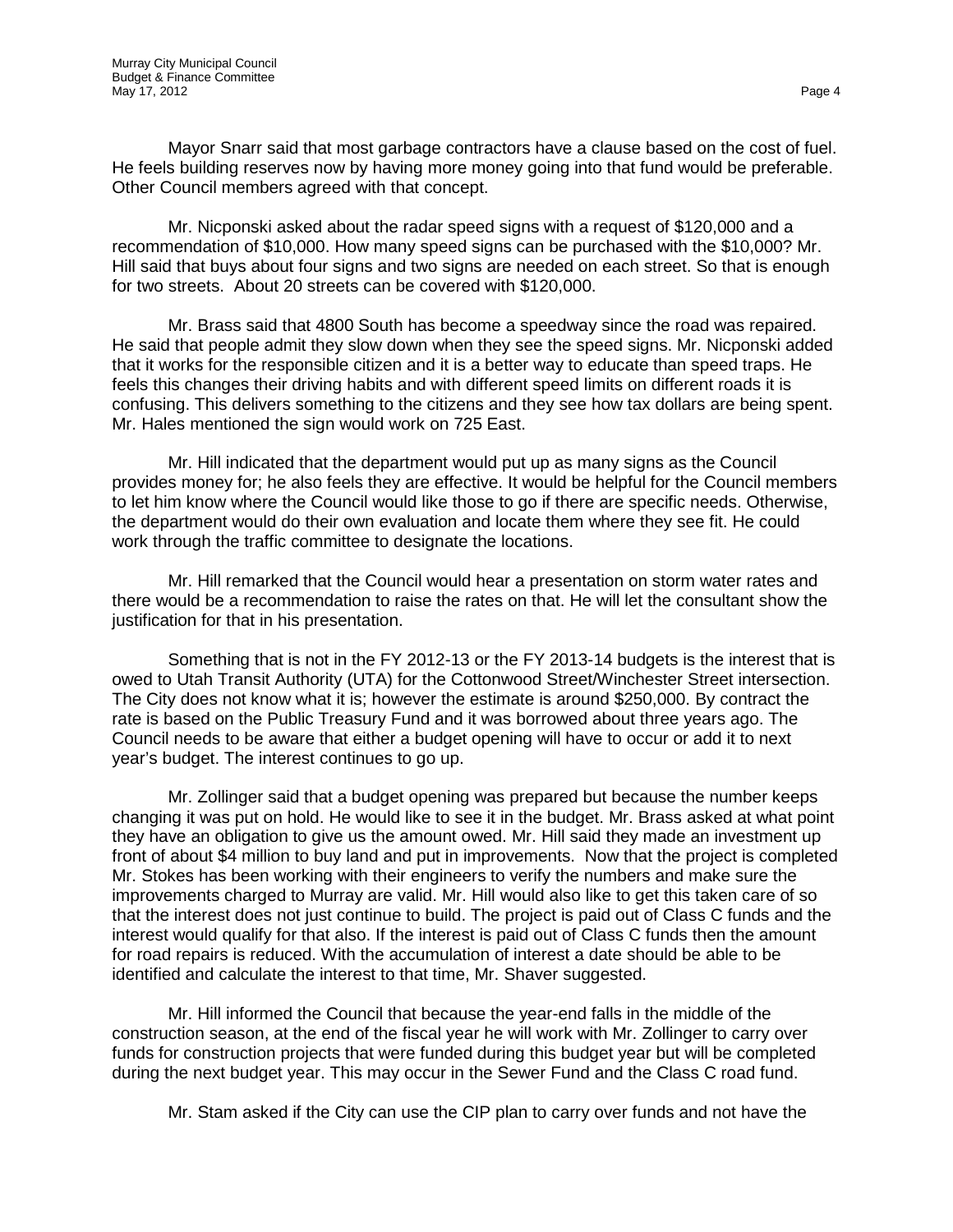budget opening every year. Mr. Zollinger said that he could make it that way if that is what the City desires. Council members decided to discuss that issue at another time.

Mr. Shaver mentioned that he knows they look at history, but he was curious how Mr. Hill would calculate his spending for the coming year. He wondered if a percentage was added or if inflation were factored in. Mr. Hill said that generally looking back at historical data is extremely helpful. For example, tracking utility counts and employee raises over time is very useful. In some cases, the division managers are aware of very specific line item needs that may have to be purchased, for example, some weed eaters or mowers that were not covered in the previous year. Sometimes there are new programs that need additional funding. Most of it starts at this level. Mr. Shaver asked how much the line items are rounded up, but he asked if there were an additional amount put into that. Mr. Hill said there is no policy about that across the board. They do round up to the nearest hundred.

Mr. Hales asked if they go back a certain number of years for comparison, say a five year trend. Mr. Hill responded that this is the first year, in his twenty years with the City, that they have had a historical look back more than two years. He felt it was very helpful to have that information.

Mr. Shaver explained that they had been referring to actual numbers from past years and the Council prefers a historical perspective seeing the trend that is occurring. He observed a conflict with the finance director over a difference in percentage. Mr. Shaver does not want to cut the departments so close that budget openings become frequent; however, he does not like to see 10% to 12% increases without explanations. He wants to give them the freedom to make things work but what is the factor of increase. If there is a reason why then that helps him understand the thinking. The Council needs to understand so that they can answer to the residents in their districts.

Mr. Hill explained that when the budget requests went to the Mayor justifications for increases and decreases were provided. Sometimes the explanation could be based on historical usage, or in the case of utilities an upward trend could have been seen just in the last couple of years. In the cemetery, the water department found a water line with no meter. Once the meter was installed it created a \$30,000 increase in the utility account.

Mr. Nicponski asked the number of employees and how they break out by departments. Mr. Hill said that a document is in their budget with a list of every full time employee by position and where they work. Mr. Nicponski wanted to get a sense of the per employee costs per department.

Mr. Stam asked for an explanation about the insurance. Mr. Zollinger replied that prior to this year all General Fund insurance was located in the non-departmental fund and now it is a line item in the associated departments. The total did not change.

Mr. Hill noted that all Parks and Recreation insurance was lumped into one account and all of Public Works insurance was lumped into one account. Previously, each division had a line item for that expense.

Mr. Zollinger added that the money allocated will go from that department into the Retained Risk Fund. It is not additional spending for each department. He felt this was a more accurate way of accounting for the insurance.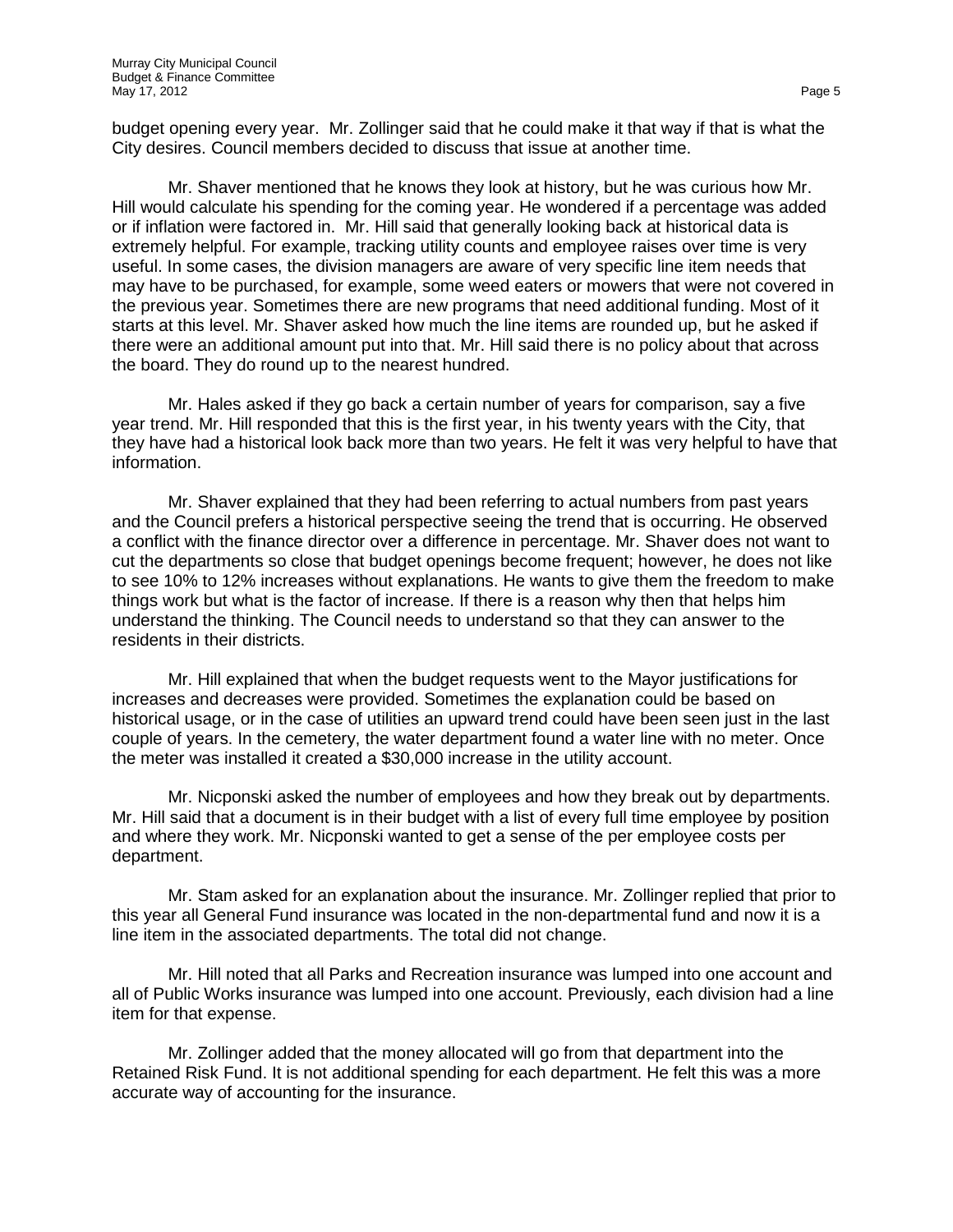Mr. Shaver mentioned looking at every building and the insurance cost. When insurance goes down, it will reduce the cost for each department or fund accordingly.

Mr. Stam referred to page 45 in tab 14, Participant Recreation. The line item for public notices was \$17,900 in the FY 2011, zero for FY 2012 and now it is budgeted at \$15,000. He asked if there was a significant drop in participation due to the lack of notices. Mr. Hill answered that it was the Murray Journal advertising. Formerly, Recreation advertised every month and they took three pages in the Journal every other month. The cost was about \$15,000. To reduce the budget the last couple of years, the department stopped the Journal advertising. Mr. Hill was not sure that the drop was significant in participation, although, Mr. Plant was concerned that the word was not getting out to residents. If the Council chose not to fund that, the information would get into the Journal through the Mayor's office; however, it is not as detailed or often.

Ms. Wells explained that the City formerly produced a pull-out book that people could keep and then as a cost savings the City went to the three page layout. The three pages are for the entire City and Recreation has one page.

Ms. Gregory mentioned that for the Heritage Center the Murray Journal runs a public notice that covers activities for seniors free of charge. When it is paid for, then the information runs in two locations, one in the full page that can be pulled-out, as well as, public information that gives room for more announcements.

This amount allows the Parks program information to be printed six times a year, alternating with the City update. Mr. Nicponski said that if the City has the money, it is good to support a local newspaper.

Mr. Stam referred to the Fun Days program line item on page 46, and stated that in 2011, on Fun Days, he had several people complain that the fireworks display was less adequate than before. Mr. Hales heard the same comments. Mr. Hill said that the fireworks dollar amount was the same but the timing for set off was faster. Before, people had complained that there was too much delay in between, so it was expedited this past year. Mr. Hill noted that the cost of fireworks had increased and the plan was to cut some of the advertising for Fun Days to stay within the budget.

Mr. Nicponski suggested that the City extend the fireworks to run a little longer and let people know they are not completed until the lights on the baseball field go on.

Mr. Shaver referred to the Boys and Girls Club line item on page 45 and asked if it was moved. Mr. Zollinger replied that it was moved into Non-departmental and was funded at \$118,000. Mr. Nicponski confirmed that the City has this line item plus receives money from the Community Development Block Grant fund. Two sources of income go to the Boys and Girls.

Mr. Stam noted that on the cemetery perpetual care the budget had been \$60,000 and this year is at \$41,000. Mr. Zollinger explained that instead of perpetual care it was actually a finite care with money being drawn down out of the fund. It should be set up as an amount of money that spins off enough interest to pay for the maintenance of the cemetery perpetually. Instead of putting money into the fund the City had been drawing money down. Now the City is putting a little bit of money into the fund to build it up. This will not be spent. Mr. Zollinger called this a small victory in the budget.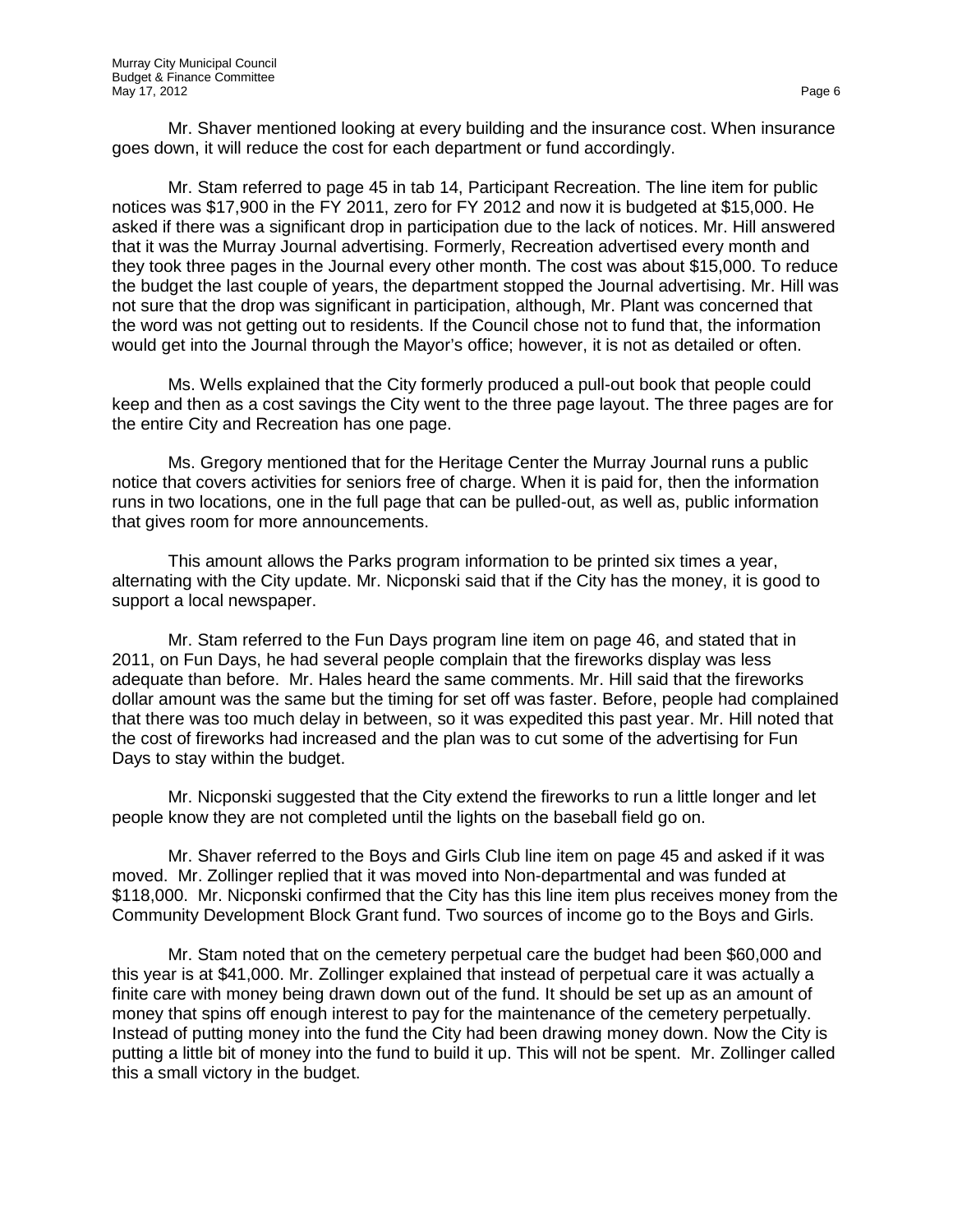#### **Police – Chief Fondaco**

Mr. Zollinger pointed out the issue with insurance also applies to Police, having additional funding go into the department for that expense.

Mr. Shaver noted that the contingency list the Council creates is a way for the Council to get back in touch with Chief Fondaco regarding particular line items. The budget will not be solid until it is adopted toward the end of June. At that point there will be no more changes.

Mr. Shaver asked the Chief if the budget is created based on history with an adjustment for inflation. He asked about fuel, as an example, to know how that was addressed in the budget.

Chief Fondaco said they looked at each line item based on history making adjustments where necessary and in working with the Mayor, Police was asked to roll those back to the previous year numbers. This budget is the same as what was submitted to the Council the previous year with small increases, salary and benefits, and fixed costs, such as Valley Emergency Communications Center (VECC). This is not discretionary. Fuel fluctuates and it is not a concern; however, vehicle maintenance has been rolled back. The estimate for this year is \$269,000 and the budgeted amount is \$157,000. This will put him in the hole from the beginning. That is one major concern.

Mr. Shaver said that he had gone through that amount with Mr. Zolliger, Ms. Wells and Mr. Hales. He noted that on the CIP several new cars were funded. The vehicle maintenance should go down with the new vehicles in the fleet and Mr. Shaver asked if that was taken into consideration. Chief Fondaco said that he will only get 6 new vehicles and out of 90 in the fleet, he did not feel that would greatly impact the vehicle maintenance costs. As the cars get higher mileage, he does not feel the \$157,000 is realistic.

Mr. Shaver confirmed that looking at history on other Police line items he had made some changes that could get the fleet maintenance back where it should be. For example, if he sees a budgeted number of \$5,000 with \$3,500 as the historical spending he wonders why the extra \$1,500 is necessary. By taking the additional amounts in the Police budget, such as just mentioned, adding a small percent of increase to the actual, he was able to get the fleet maintenance back where it was. He asked the Chief if that was something that made sense and something he would want to do.

Mr. Nicponski asked if Mr. Shaver was telling him to cut other areas of his budget to increase the fleet maintenance. Mr. Shaver confirmed that adjustments in some line items were made in the Police department budget to do that. Mr. Nicponski wondered if some of those adjustments were significant.

Mr. Stam attempted to clarify to understand what was done. He reviewed that the adjustments were made based on historical expenditures over a period of time, not based on an actual from one year. Mr. Shaver confirmed that and noted that the money has come from within his own budget. Mr. Hales asked if that was already done, because the process did not sound familiar to him.

Chief Fondaco expressed a need to sit down with Mr. Zollinger and see what accounts had been affected. Other Council Members agreed. Some things cannot be predicted historically. He does not want to put the department into a situation. For example, the last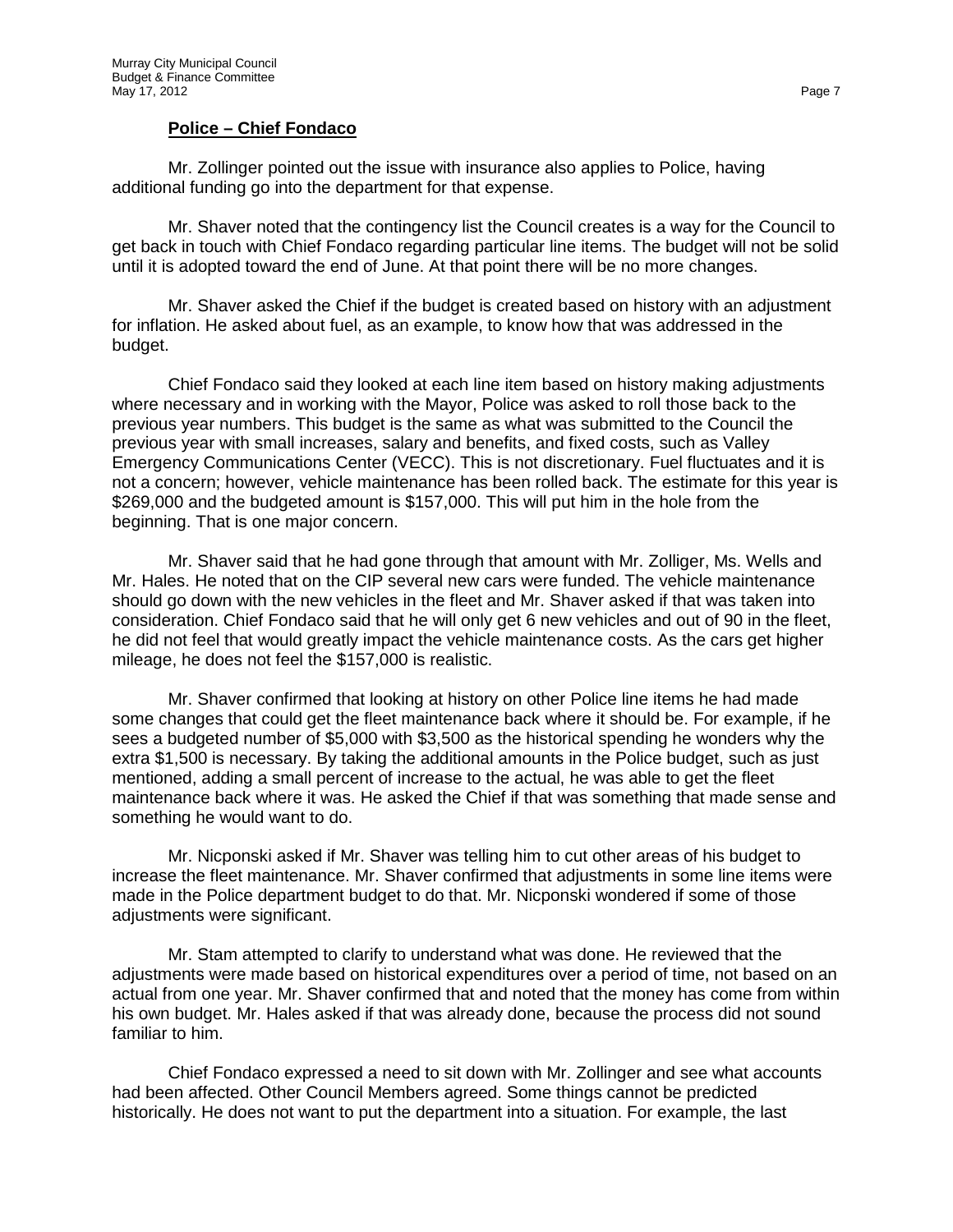calendar year the department had four homicides that impact the Criminal Investigation budget. Historically, that budget over the last five years might show that an extra five or ten thousand dollars in the budget without those homicide investigations. If that were cut and he needed those funds, then what would he do? The Chief said this is the fourth year the budget had been rolled back. He would have a hard time making up those dollars in another line item if he was asked to do so. He feels that the process Mr. Shaver described cuts out his discretionary funds, where something like VECC cannot be cut. The Chief said that he will now ask for UCAN funding that is an account that has to be paid a certain amount. The discretionary funds like supplies may be down one year but up the next and he said that sometimes historical does not give the correct data if the accounts keep rolling back.

In tab 11, page 20, criminal investigation, for example, the 2011 actual was \$4,130; the 2012 year-to-date is \$5,982 and extrapolating the number to the end of the year, it would be between \$8,000 and \$9,000. Then the budget request in this year is for \$15,000. Mr. Shaver said that by keeping that number at \$10,000, the extra \$5,000 could be used elsewhere.

Chief Fondaco said the Mr. Zollinger is estimating \$13,365. Mr. Zollinger clarified that the estimated term is required to be used by the state. The better term should be amended budget or budget transfers that had been moved. He pointed out the actual in other columns.

The Chief said that when he asked for this increase several years prior the budget was at \$10,000. There was a homicide when the budget was a little more flexible and he went to the Council because he had a need to send out DNA testing, which is very costly. The concept was that if DNA testing was necessary then the money will be budgeted; however, if not needed, it would be turned back at the end of the budget year. This was a deal reached with the Council and funding would not be spent if not necessary. He would suggest leaving it there and moving it later if not needed.

Mr. Shaver explained that this is the thinking that he was trying to determine. It represents safety and security to the Chief to cover his expenses. This is a planned savings, just in case it is needed. He noted that how many bullets are fired at the range is predetermined by the training required, although, if he sees a great amount over that, he would question it.

Mr. Nicponski asked why the City does not play with the VECC number. He noted that we just do what they tell us to do. After attending a couple of meetings, we may not want to just accept their number, he commented. It has gone down. Others mentioned the amount had actually gone up. Mr. Nicponski said that the fire amount is one third the police amount.

Chief Fondaco explained that Murray is fourth as a percentage of use in law enforcement. That is the percentage of the budget Murray would be billed. Mr. Stam said it is a percentage averaged over three years.

The Board makes the decisions for all the members in VECC. Mr. Shaver asked for an explanation on page 23 of line items # 425-21-50 and #425-21-53. The software maintenance is a cost from Spillman, which generally increases about 3 to 5% per year. Murray added the AFIS machine accounts for \$8,000 in new funding this year. It was purchased with a grant.

The equipment maintenance line is for UCAN expense. It could be broken out. Mr. Zollinger said he could create a division for all the agreements. Mr. Shaver said he would like it broken out and called UCAN. The Chief said that the City can expect about another \$20,000 the next year. Only about half of the radios will go on line this year in July and the following year the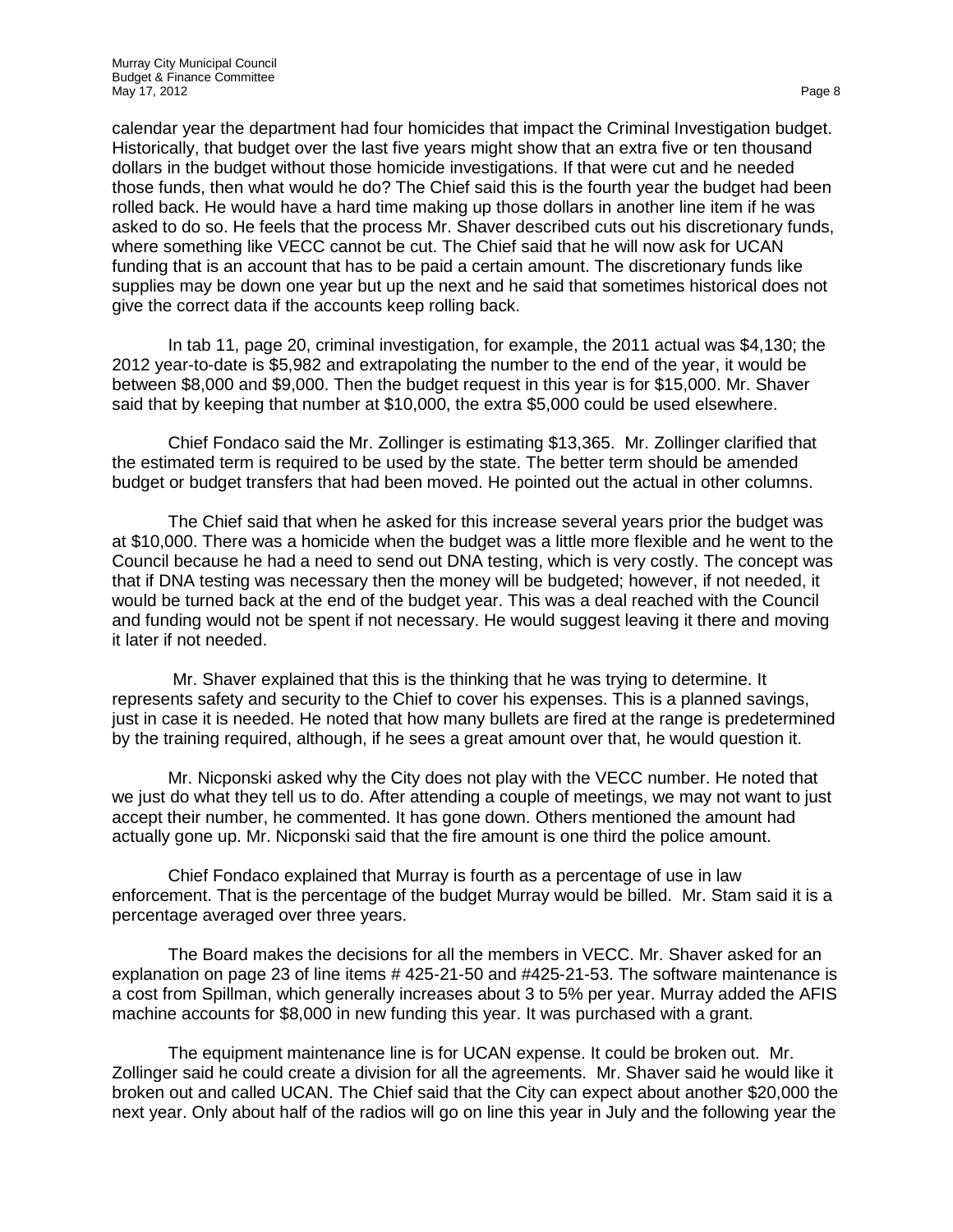other half will be put on line. It will be about \$48,000 per year once all the radios are used.

Mr. Shaver asked about the Community Policing on page 24. Utilities/special opts show a hefty jump in funding. Chief Fondaco said that is utilities for the old fire station that is used by Police. He noted in response to Mr. Nicponski that Police has three facilities: the fire station, training center and the City Hall building. The training center has additional utilities for that facility. The small office in the Smith's store is donated by the store. Mr. Shaver mentioned that the request looks to be about \$3,000 over what will be spent this year.

In crime prevention the numbers have almost doubled. Mr. Zollinger pointed out that the budget has not increased; however, the full amount will not be spent. The Chief agreed with that point and said that if he does not need it, it will not be spent.

Mr. Nicponski asked what is done in community policing. Chief Fondaco responded that the Community Watch is done, coloring books for kids in schools, the Health and Safety Fair, and crime prevention activities. Research officers used to be used and he has lost four officers here that have been reassigned to patrol and other duties. It would take about \$100,000 to \$120,000 per officer to get them back with salary, benefits, vehicles and equipment.

Mr. Nicponski clarified that VECC was talking budget as he was coming on the Board, but he feels it will be different the next time around because there will be two other dispatch stations operating. He will ask them to give an analysis to remain competitive. He feels Murray could do better with VECC.

Chief Fondaco mentioned that a study was done on the cost to have our own dispatch center. He feels that VECC has passed the breakeven point for Murray's own center. Just for police salary and benefits could be paid to hire Murray dispatchers. Grants could obtain the equipment and the City has the space. Mr. Nicponski said the VECC facility houses both police and fire dispatchers and Murray is paying twice for the same facility and probably the same personnel. They do have people dedicated to fire or police others commented.

The Chief said that even if Murray started its own center, VECC would answer the 911 calls because it is the public safety answering point (PSAP) and transfer the calls to the City. Mayor Snarr added that this subject is being analyzed to see how many PSAPs are needed. The Mayor gave some history on the creation of VECC stating that an additional one million dollars was spent because the plan was for VECC and the County to combine resources. Then the County decided against going into it. The legislature will insist that the four PSAPs, University of Utah, Salt Lake City, VECC and the County need to look at this to see what they need to do to work together. If Murray had its own dispatch and fire stayed with VECC, then Murray would not be a PSAP. United Fire Authority is dispatched by VECC.

Mayor Snarr said that Council of Governments is setting up a committee to look at this.

Mr. Shaver thanked Mr. Nicponski for his input and stated that it is something the City needs to look at.

Mr. Shaver and the Chief agreed that Mr. Shaver would get some numbers to Mr. Zollinger and then they could all sit down together to look at line item transfers.

Following a short break the meeting reconvened.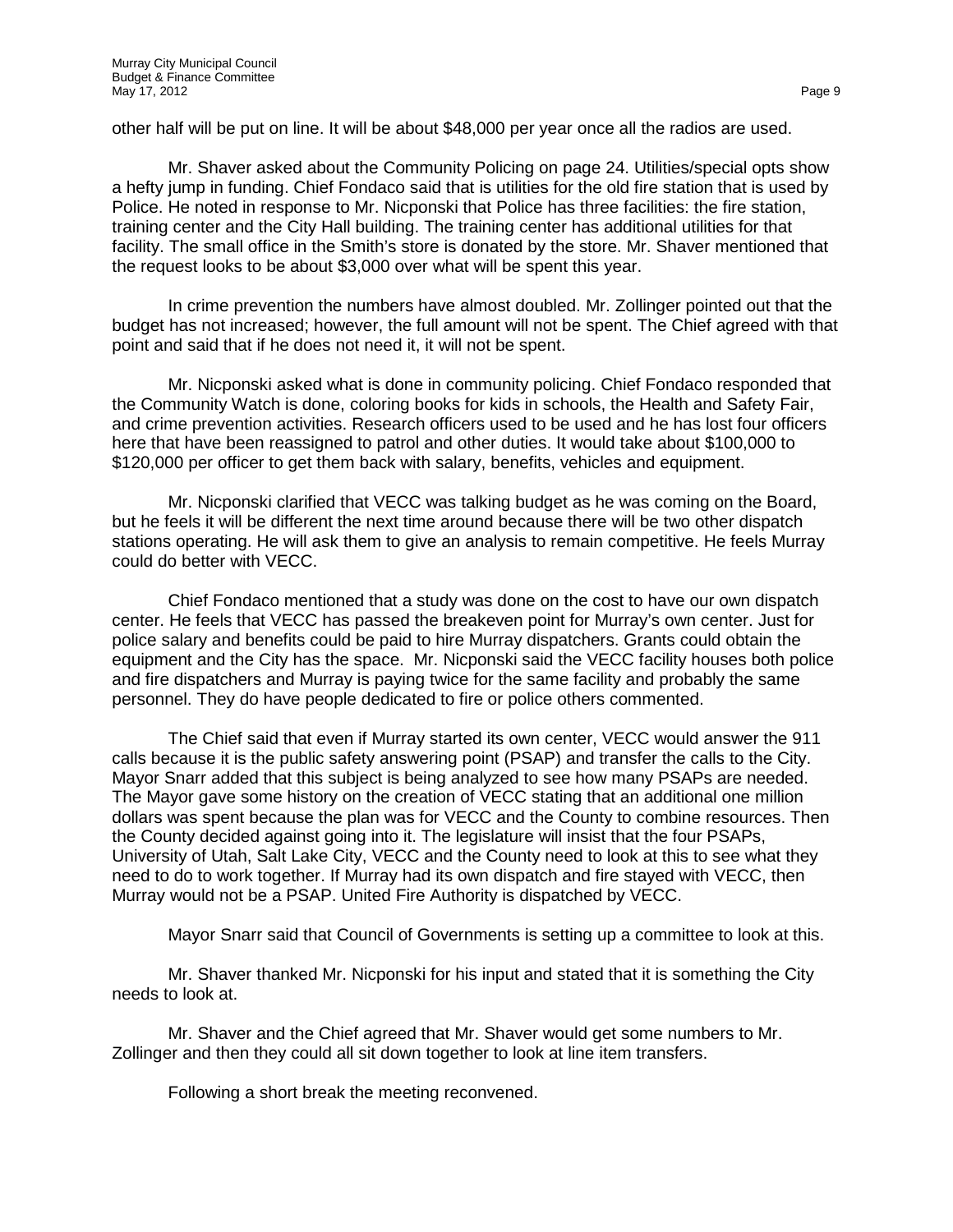#### **Power – Blaine Haacke**

Mr. Haacke expressed that the Power budget is a complicated budget. The bread and butter of the budget are the resources. He buys kilowatt hours and sells kilowatt hours. Revenue is largely based on the weather. The department is subject to natural gas fluctuations that affect the grid pricing. The budget is been pretty conservative on expenses for resource costs. Working with UAMPS (Utah Associated Municipal Power Systems) Mr. Haacke feels that the resource costs will be better than estimated. The debt service must be taken care of and the transfer to the General Fund.

There are a couple of different projects for the year. One is the replacement of commercial meters to remote read meters. All the residential meters have been changed. Around \$500,000 is budgeted for this project.

Mr. Nicponski asked how much will be saved in manpower. Mr. Haacke said the meter reader expense has already been decreased. Mr. Zollinger said the City had five and has gone to three meter readers. He wondered what the average cost was on a meter reader. It is around \$35,000, although, Mr. Haacke pointed out that it is also the accuracy of the read that will improve due to human error.

Mr. Shaver stated that he appreciated the capital fund projects that are going on. He said that the department is always trying to upgrade and improve. On the account services, tab 22 page 84, he asked about the regular employees' line item that went from \$61,667 in 2011 to \$81, 333. Mr. Haacke informed the Council that this is Dan Stireman's position. Mr. Bellon added that there is a possibility his wage could have been split between departments and this just brings him back.

On line item # 670-49-10 it went from a current budget of \$4,500 to \$19,500 due to the decision to pursue advertising for the power department in honor of its 100 year anniversary in 2013. The \$15,000 may pay for flyers, sponsoring special community relations like a float. Mr. Bellon said that Rocky Mountain Power just went through their 100 year anniversary and did a very good job of capturing some really good will.

Mr. Hales remarked that if there were some written explanation it would really help.

Mr. Shaver asked if when they go through the budget they look at the history to determine how much extra to put in. Mr. Haacke said that is done in the resources more than anything. They take trending in CRSP and Hunter and he works with UAMPS to know if there are some large expenses that will need to be included. Mr. Shaver asked about something that does not fluctuate. Mr. Shaver asked that he look at fire retardant clothing on the next page. He remarked that it had been about \$5,000 historically and this year is budgeted at \$20,000. Mr. Haacke said that there are new requirements on the heat rating of the shirts that are used for all the employees. The department must upgrade from a four calorie to an eight calorie. This will be a substantial outlay to get everyone outfitted; however, the amount could go back down the following year. Whenever staff is exposed to 50 volts or above they must have on fire retardant clothing. At the meter, cabinet or transformer they must be dressed appropriately. It is mandated by law.

Mr. Nicponski asked if the department purchases the items of clothing or if they get a uniform allowance. Mr. Bellon said that they will start with five shirts per person and use them as needed. Even the thread has to be fire retardant, Mr. Haacke added. They must wear 100%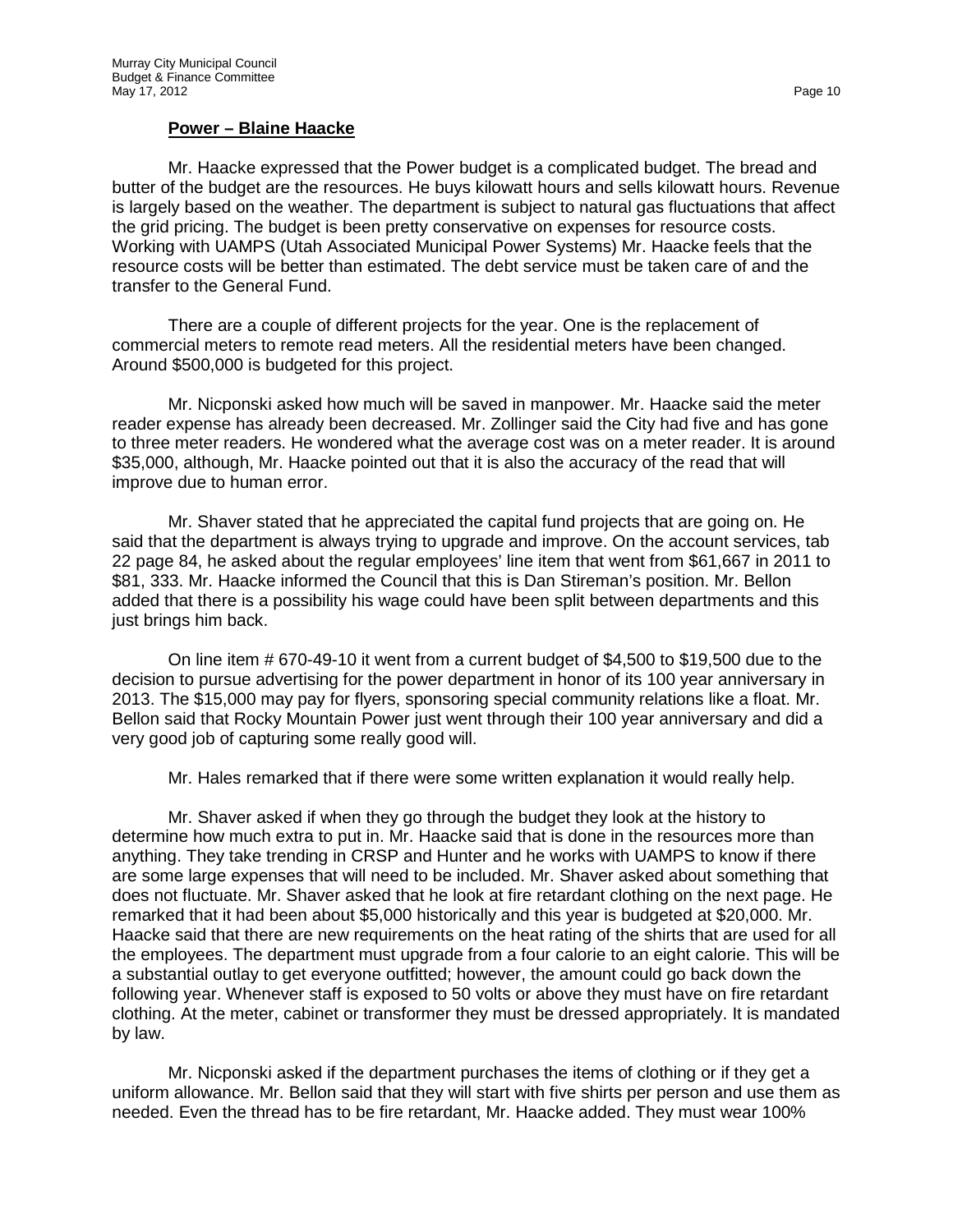cotton underneath. It is serious and if a person is exposed to a flash anything that can melt will do so.

Mr. Brass used to teach arc flash training. If you are on the job and not wearing clothing that clearly states FR (fire retardant) then they are in violation. Fines can be breathtaking. An arc flash event gets 35,000 degrees, which is hotter than the surface of the sun. The rating that Mr. Bellon is stating is the minimum and above that cotton will spontaneously ignite. The FR shirt is \$40 to \$60 and the staff must bring in the old shirt to get a new one.

Mr. Shaver asked about the UAMPS member services line item on page 87. It was at \$20,000 the previous year, \$5,305 year to date and then it is budgeted at \$20,000 for the next year. He asked if it is dues that have not yet been paid for the year.

Mr. Haacke explained that with UAMPS an entity signs up for different projects, such as Hunter or IPP, and they all have individual costs. One of them is government and public affairs (GP&A). He said the GP&A is part of Ted Rampton's salary and expense to go back and lobby in Washington D.C. There is also some expense to ULCT. Part of the member services is sponsorship of the conference in Ephraim that Council Members are invited to. It is allocated according to how big the entity is. Murray will pay more than Ephraim or Oak City. There is no vendor floor at the UAMPS conference, it is classroom education. It will go toward the conference hall and dinners. Murray also pays UAMPS through any scheduling that is done with a little surcharge added on. Based on our meter number we will be assessed for salaries for UAMPS staff.

Mr. Nicponski asked how many organizations are involved in UAMPS. Mr. Haacke said there are about 40 members with some from out of state. State issues will not be billed to Idaho entities; however, federal matters will be.

Mr. Zollinger referred to the power capital projects spread sheet noting that the total was \$1.806 million and that directly occurs in the capital projects division of power expenditures. He likes how that ties in and he let Council Members know that he could set up other funds that same way if they like that.

Mr. Nicponski asked what had happened with IPP (Intermountain Power Project). Mr. Haacke said Murray is set until 2027. As long as we do not call back any energy from IPP there is no harm or foul to us. If we let the California entities know that we want to order energy from IPP that is when the costs come into play. The budgeted numbers have gone from \$594,000 down to \$35,000. Mr. Haacke said that Murray will not call back any energy from IPP and the little bit of money is part of being in that project and will go toward UAMPS watching our contracts. The energy has been replaced from other resources that may have increased. The Hunter II costs came down too, due to the bonds being retired. It amounts to \$2 million. CRSP allocation will stay the same and Mr. Haacke noted that the last year, the City lived off the equalization excess coming out of Lake Powell. They do expect the reservoir to go 56% full this year. What they cannot generate, they buy on the market at that price. They have a basin non rainy day fund they contribute to. If they cannot produce the energy they contracted for then they may have to go on the market to buy and take a little loss on it to meet the contract. If that were to happen four years in a row, the basin would dry up and they may have to increase rates.

Trans-Jordan expense has increased; although, Mr. Bellon commented that he sells 70% of that to Truckee-Donner. Murray keeps 30%. There would be offsetting revenue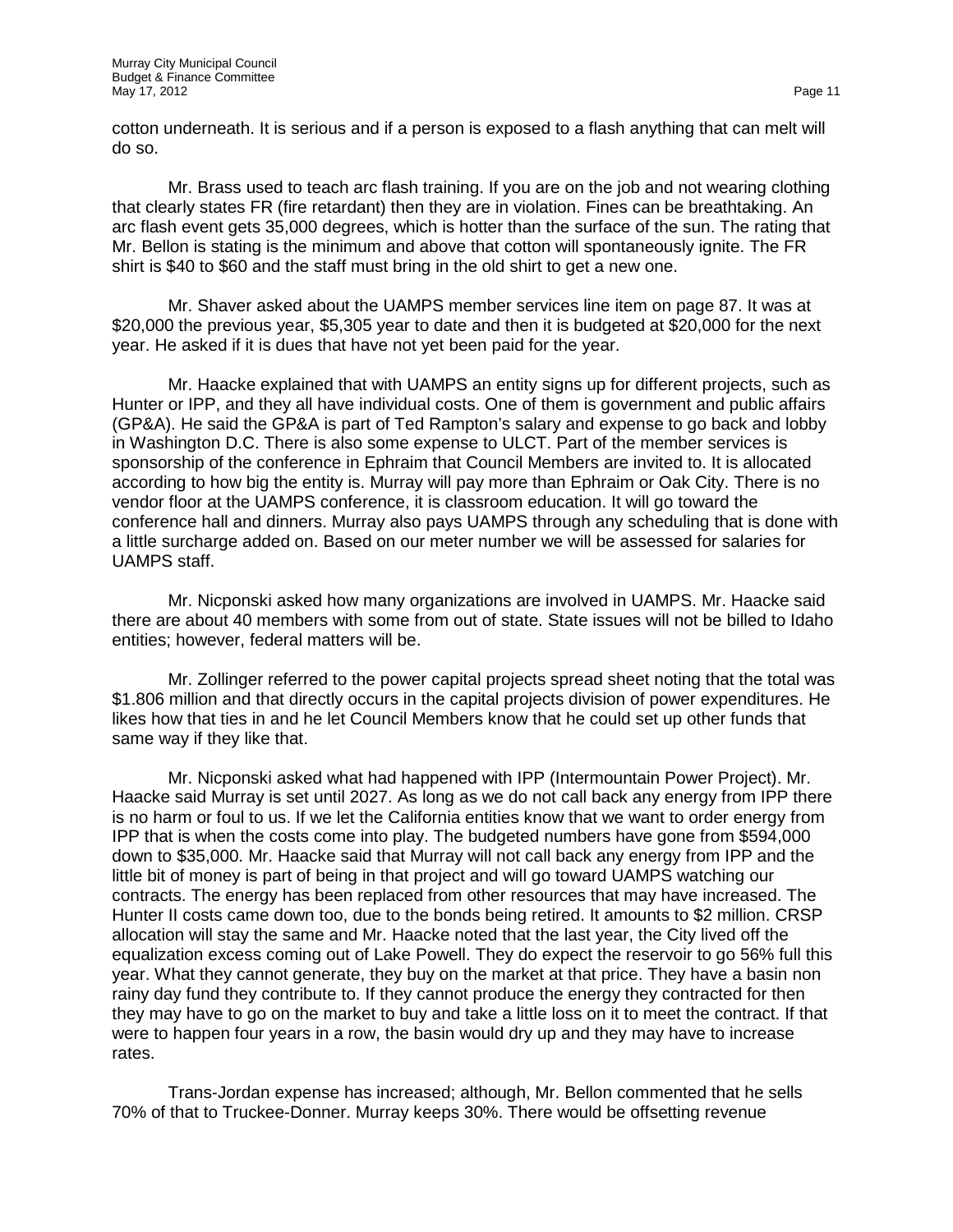somewhere. It is a 15 year contract, but is callable if Murray needs some renewable power back. Truckee needs the renewable energy credits (REC) because their legislature requires it. This is a 95% on resource.

Mr. Nicponski asked about the UAMPS power pool, which has tripled. Mr. Haacke stated that more will be purchased on the market, due to the decision not to call IPP back. We get a better price. Mr. Bellon said that you will see a reduction in natural gas too.

Mr. Brass indicated that if power has to be purchased when it is really hot, then the cost is expensive. Ten years ago Murray burnt though the City reserves in one summer. Power was paying \$2.50 per kilowatt and selling it for eight cents. This is the main reason why Murray got the turbines.

Mr. Haacke did mention that the capital budget is one million more than the previous year. They will be able to catch up on a lot of things. There will be \$600,000 worth of back-yard rebuilds. This increases reliability.

There was some discussion on the day trading that is done in the power industry. Mr. Bellon is over that part of the department. The dispatchers cannot make a deal over \$10,000, then Mr. Bellon has authority and Mr. Haacke has more authority than he.

#### **Mayor's Office – Jan Wells**

Ms. Wells said one big issue was the school district request for \$200,000 City participation, which would make them eligible for grant money to enlarge and improve the stage. This is kind of a compromise and the Board members feel we will be sorry for missing this opportunity. Ms. Wells said in light of pulling things away from the arts and the effort to prioritize, the \$200,000 doesn't seem like much for keeping the arts community happy and providing more performance space.

Mayor Snarr commented that the Sorenson Foundation is willing to contribute to this project with the school district spending more money, the City participating and giving the art community some hope or something that would work in the interim until there is money to do a project in the Murray downtown. His philosophy is that everyone is in this together. He related that the school district gave the City \$2 million to build the lap pool at the Park Center. He sold that idea by pointing out that land resources for the high school were limited. The pool cost was a little over \$1.2 million so we benefitted with an additional \$800,000. Murray City does take care of the maintenance. We receive some revenue when the district holds swim meets. The residents of Murray benefit and the relationship with the school district has been very good. They helped the City solve a problem and he feels bad for not donating the \$200,000 now.

Mr. Nicponski asked how much time the high school swim team uses the pool. Mayor Snarr said they practice very early in the morning and use the pool for meets. Time wise, the City has more use of the pool than they do.

Mayor Snarr wanted to make sure the Council Members were aware of the past contribution the school district made to the City. He said, "Why replicate and duplicate when we can simply learn to cooperate." He loves the arts community and attends many of their concerts. They have to haul their equipment in and out.

In response to a question from Mr. Hales, Ms. Wells said that this focuses on the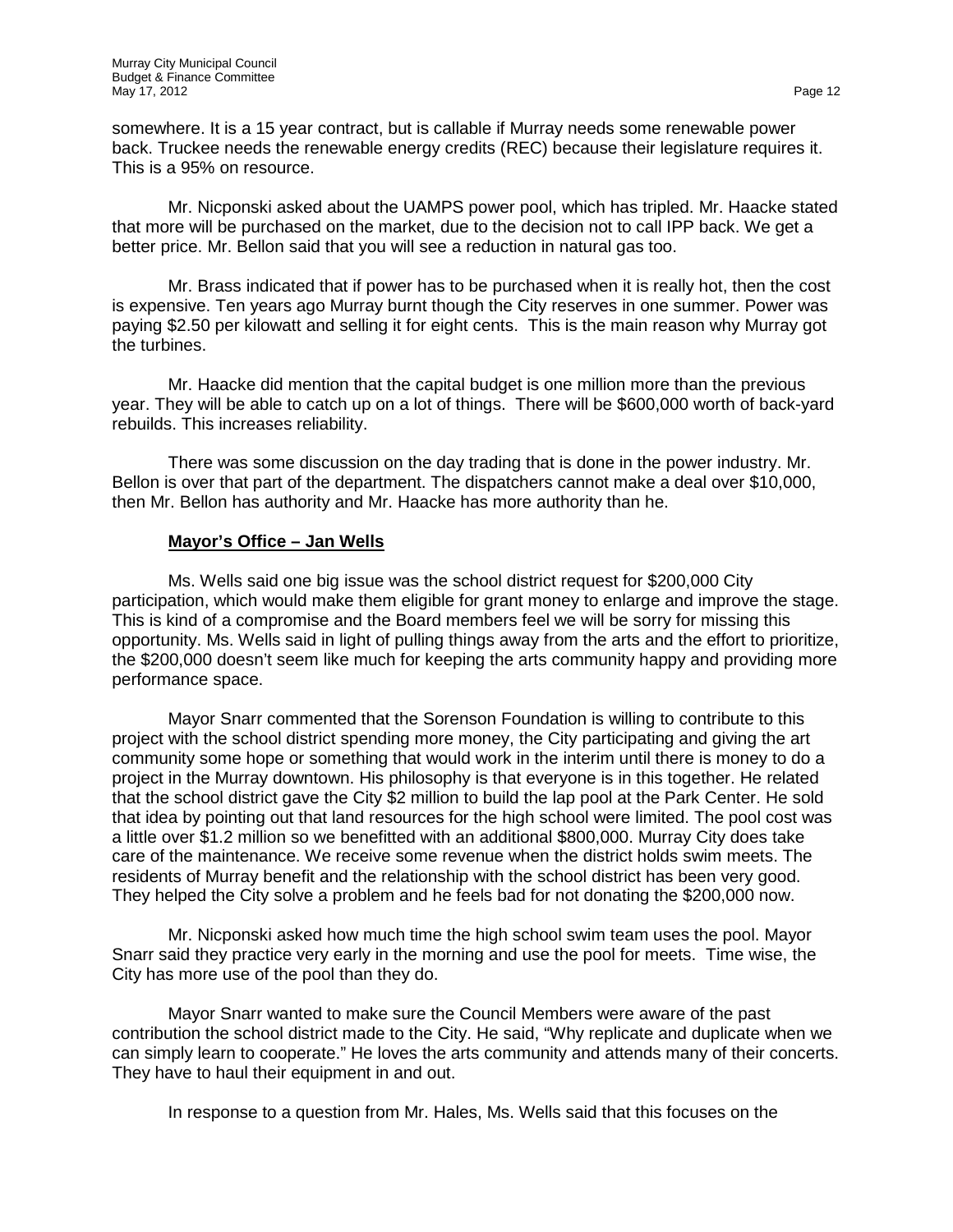auditorium and the arts issue. It would help them build the black box theater larger and add aprons to the stage. This would confirm that Sorenson would go up to \$300,000, the City spends \$200,000 and the school district adds \$200,000 then there is enough to complete the plan as described to the Council for the arts. It does not include anything for the recreation or gym.

There was further discussion about sharing use of the high school auditorium with the Murray concert band or symphony. The topic of school use preference at the pool was also mentioned and that is an issue for some Council Members. Mr. Shaver would like some language in the agreement to insure that Murray arts groups get a specific number of days per year. Access was also noted. Mayor Snarr feels they have been very cooperative in working out a schedule that is as mutually beneficial as possible. Mr. Shaver confirmed that the City groups do get kicked out of the auditorium at the high school if there is a school event. He knows of three times that it has happened. Mr. Hales said that if he feels good about it and agrees to donate the \$200,000 the scheduling is minor.

The discussion continued regarding school use and Mr. Hales commented that it is a partnership and everyone needs to be willing to work together. There is sharing of use on ball fields at the schools and City parks, as well as, in the school gymnasiums. Mayor Snarr feels this is a very good investment. Ms. Wells pointed out that the demand is different on a high school auditorium versus a junior high. This does give two scheduling venues for events rather than just one allowing more flexibility, Mayor Snarr added. He has worked hard as Mayor to mend the relationship between the Murray School District and the City. He noted that Cottonwood High School had worked very closely with the Murray symphony to schedule events.

Ms. Wells mentioned that the opportunity for this grant had not come up earlier in the budget process.

Council Members confirmed the donations and finances offered as part of this grant noting that the school would raise their amount by \$200,000; the Beverly Sorenson Foundation would contribute \$300,000 if Murray City would allocate \$200,000. These funds would help to increase the size of the black box theater, give additional space for the stage and costuming areas.

Mr. Brass commented that there is \$30 million worth of desire for a Performing Arts Center in downtown Murray and there is no way it would be funded in the next five years or more. The \$200,000 takes the pressure off and will buy a lot of good will. He added that he thinks this is a steal.

Mr. Zollinger commented that this can help delay the expense on the CIP of a \$3.5 million project and a \$30 million project. He noted that the pool does cost about \$260,000 per year to operate. Using reserves, the \$200,000 would buy six police cars. He wanted to provide this information for the Council's decision making.

Mr. Shaver asked about the cell phone line item in the Mayor's budget. Ms. Wells explained that she had an IPad with no capability to use in meetings. The mobile hot spot gives her the ability to use it outside the City.

Following a short break the budget meeting continued.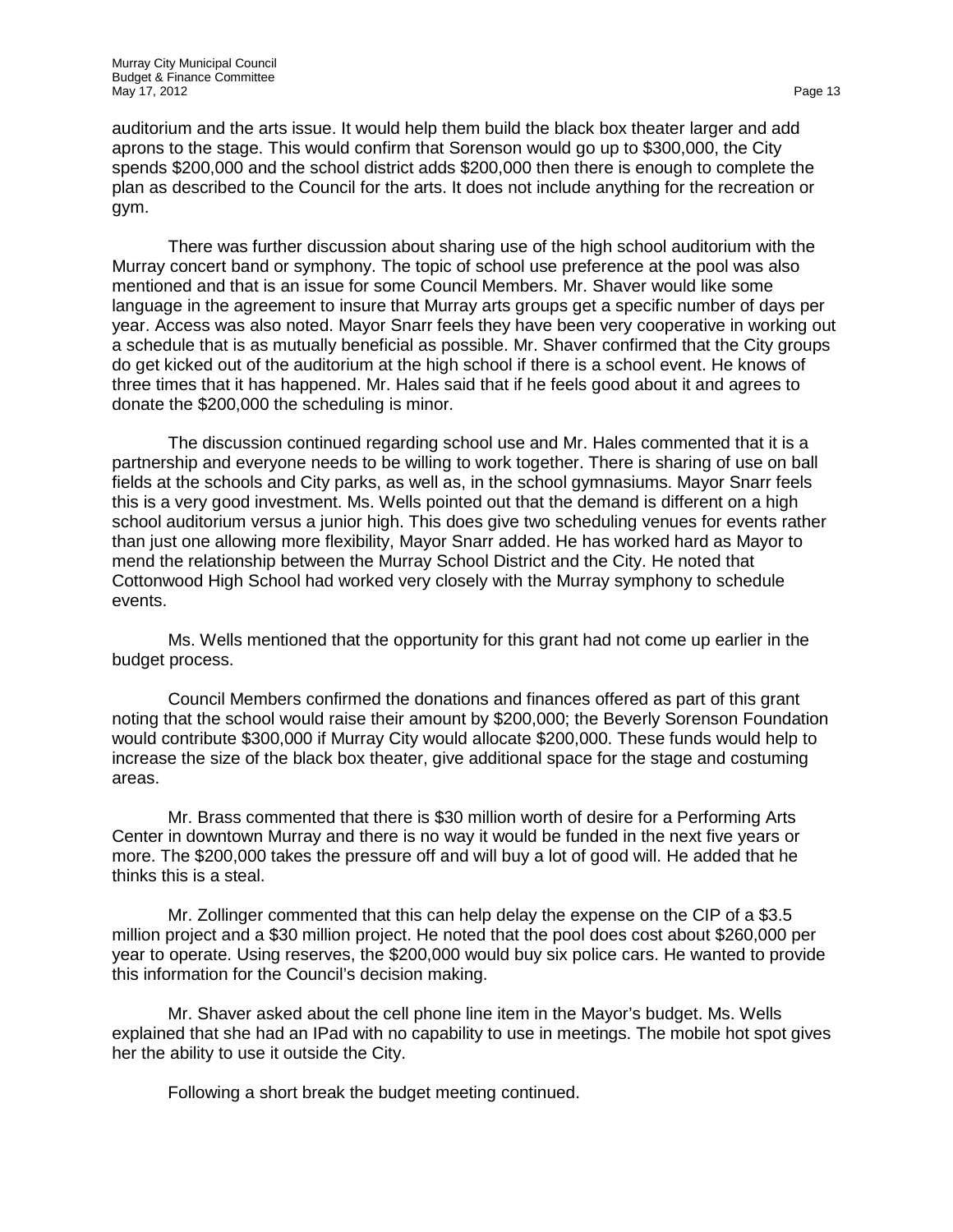### **Fire Department – Gil Rodriguez**

Chief Rodriguez indicated his plan to stay very conservative in expenses. He added that he can always work through a lean budget; however, in cutting, services do become affected. Mr. Nicponski noted that he does not see how Fire can cut anymore and pointed out the move to two man crews from three man crews.

The Chief explained that on full staff, he runs four on an engine or truck and two on the ambulance. There are three ambulances staffed. When he cuts down he will take an ambulance out of service. It is very dangerous to run two on an engine. The worst thing that can happen is to get caught too short handed on a fire. His biggest concern is the safety of his team. The minimum is three on trucks and two ambulances. This cuts services some too, losing revenue. It has been a great resource for the community.

Mr. Nicponski complimented the Fire Chief and asked him if he has any idea how much he has saved businesses in the community on insurance having the fire stations where they are located. The Chief said he does not know if that is an issue. Years before it was an issue when the east side was annexed and the Salt Lake County Fire Department existed. Murray had an agreement that they would take some of the east side calls and the City would take some on the west. When it turned into United Fire Authority (UFA), the Cottonwood Heights station took care of the east side. They wanted to charge Murray \$350,000 for taking some of our calls. There was some discussion on the history of this situation. On a fire they would back up anyway because of the mutual agreement. Murray was prompted to have a study on fire station location. Chief Rodriguez commented that Murray stations are strategically in the best locations.

Mr. Nicponski said he thought liability insurance was less if the station were within a five mile radius. The Chief said he was not a fan of ISO ratings because he does not think they are very accurate. The Chief commented that he gets back-up from UFA, South Jordan and West Jordan and when Murray needs anything they get what they want. If there is a four alarm fire the response is there. ISO does not look at that and considers only one individual department.

Mr. Stam asked if Murray responded to the cottonwood fires just recently. The Chief said they did. He added that they train together on Tuesdays. This develops trust between departments. They all work very well together. They trained on the Bally's that was torn down; therefore, with the Nordstrom fire everyone was prepared. There was also some training at the New Concept Furniture. The Chief said they run live fire drills at the training centers.

Public Safety Announcements (PSA) are done from time to time. There was some discussion on the TRAX train accidents that had occurred in the past year. People do not pay attention. Some may be suicides, too.

In response to Mr. Nicponski, the Chief confirmed that there are three stations and one that the Battalion Chiefs operate out of. The one that is mostly administration is near TOSH.

Mr. Shaver asked about the education and training budget. Chief Rodriguez replied that the paramedics and EMTs must have a certain amount of training. They have pulled back on having so many outside instructors come in. They try to have better quality instructors. The four hour quarterly meetings with the doctor have been cut back, as well. However, it is time to get back on track with those trainings.

Mr. Stam complimented the Chief on his requests for the CIP, noting that he seemed to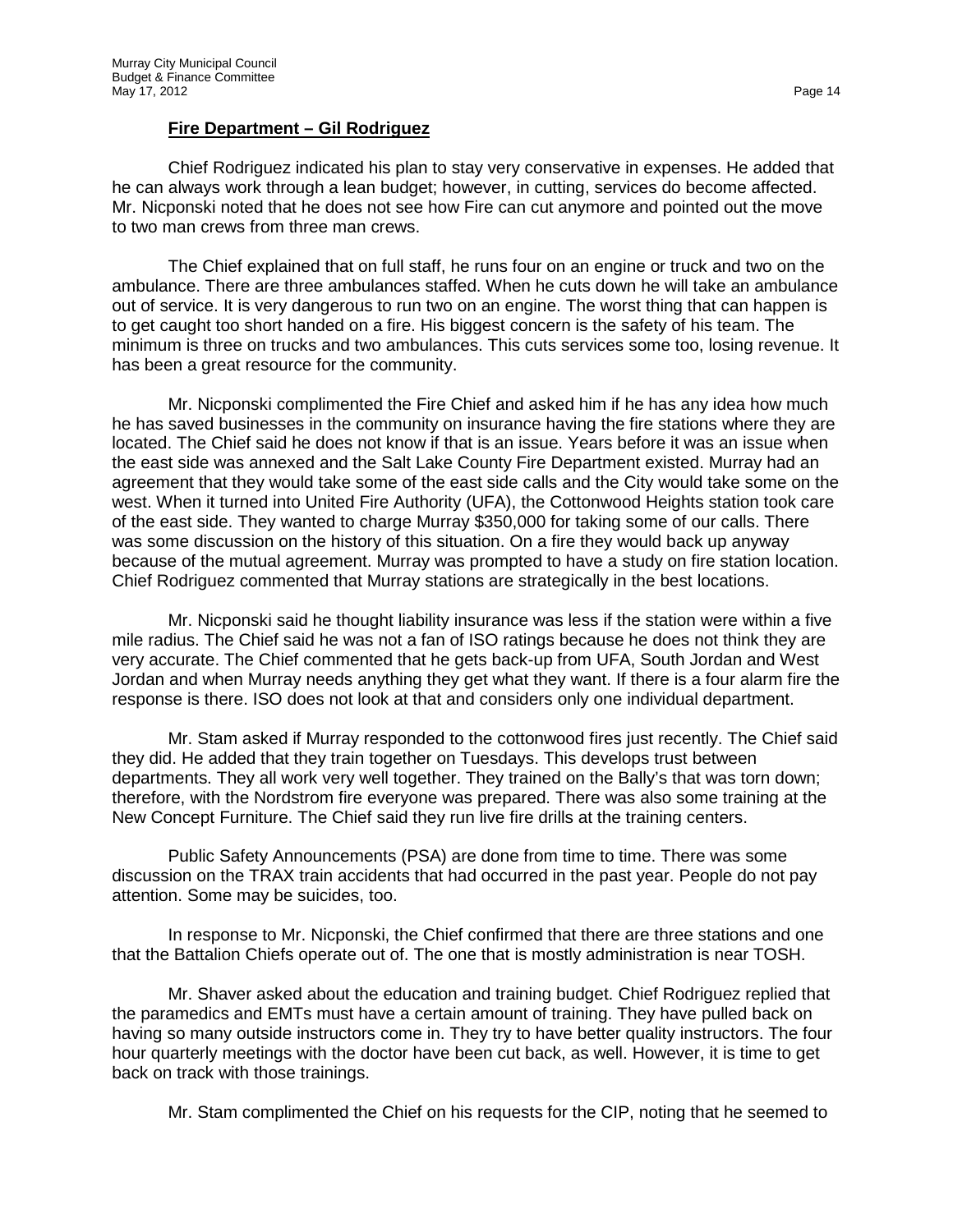understand how it would work.

The Chief mentioned that the repairman from Pierce was just in to look at his engine that they are going to refurbish. It has been taken really good care of. He has seen one from Chicago that was hammered engine and seats.

### **Revenue – Justin Zollinger**

Mr. Zollinger had reevaluated revenues and he feels good about. Currently there are 360 full time employees in the budget. The previous year 387 employees were budgeted. The City is down a total of 27 positions. This includes adding five back in 2012-13. A total of \$2 million less in salaries and benefits have been realized including the enterprise funds. This was figured as if there were no employee increases budgeted in the coming year. This was just a comparison to gage the work that was done by the administration the previous year. He explained that the current year retirement, benefits and raises that are budgeted has used nearly the entire savings. Had those hard choices not been made the previous year it would have been a very difficult 2012 – 2013 fiscal year. He added that the prior finance director had advised against those retirements. The administration made a tough call to go with it and they were accurate. He complimented them. Mr. Nicponski said it was a real step forward and as a citizen he was impressed. Mr. Zollinger said that by having that in the beginning of the year it allowed for the budget to catch up throughout the year. It was well planned.

Mr. Shaver asked about the contingency transfer that was planned. Mr. Zollinger said that at the end of the fiscal year, he prepares financial numbers to see where the fund balance stands. If the amount is over 18% the contingency transfer would allow him to move the amount over into the capital projects fund. That keeps the City within state compliance. It provides a way for Mr. Zollinger to keep the statute.

Mr. Hales was grateful for the explanation because the auditor made it sound like it was not an important issue, but it does seem to be a huge matter.

Mr. Shaver inquired about the idea for creating an incentive for the departments on that amount. He wondered how it would be tracked. Mr. Zollinger would like to first build the reserve up to 18%. After that, if the departments had a savings he could allocate some back to the departments and he can track it in accounting terms. It would be allocated later to their future CIP projects. Mr. Shaver confirmed that if a department has an extra \$5,000 then they could move one project up. He detailed that what may happen is that the money is there for small projects so they move up; however, the big projects never get done.

Mr. Stam advised that the CIP committee would decide where the money was spent, but it would go toward that department's projects. He commented that just because the money is there, does not mean it will be spent that year. It could be held for a larger project the following year. The CIP committee makes the recommendations to the Council for the final decision. Mr. Stam indicated that the entire plan is to prepare for the future, not just to spend right away.

Mr. Zollinger will be evaluating revenue for the next year too, in order to keep the CIP funded. Anytime reserves are used it will reduce what is available for the CIP. Motivating departments to save will help with that.

Mr. Shaver asked about the amount for a pending lawsuit. Mr. Zollinger responded that Mr. Nakamura does not feel that will be needed as it looks like Murray will prevail in the lawsuit.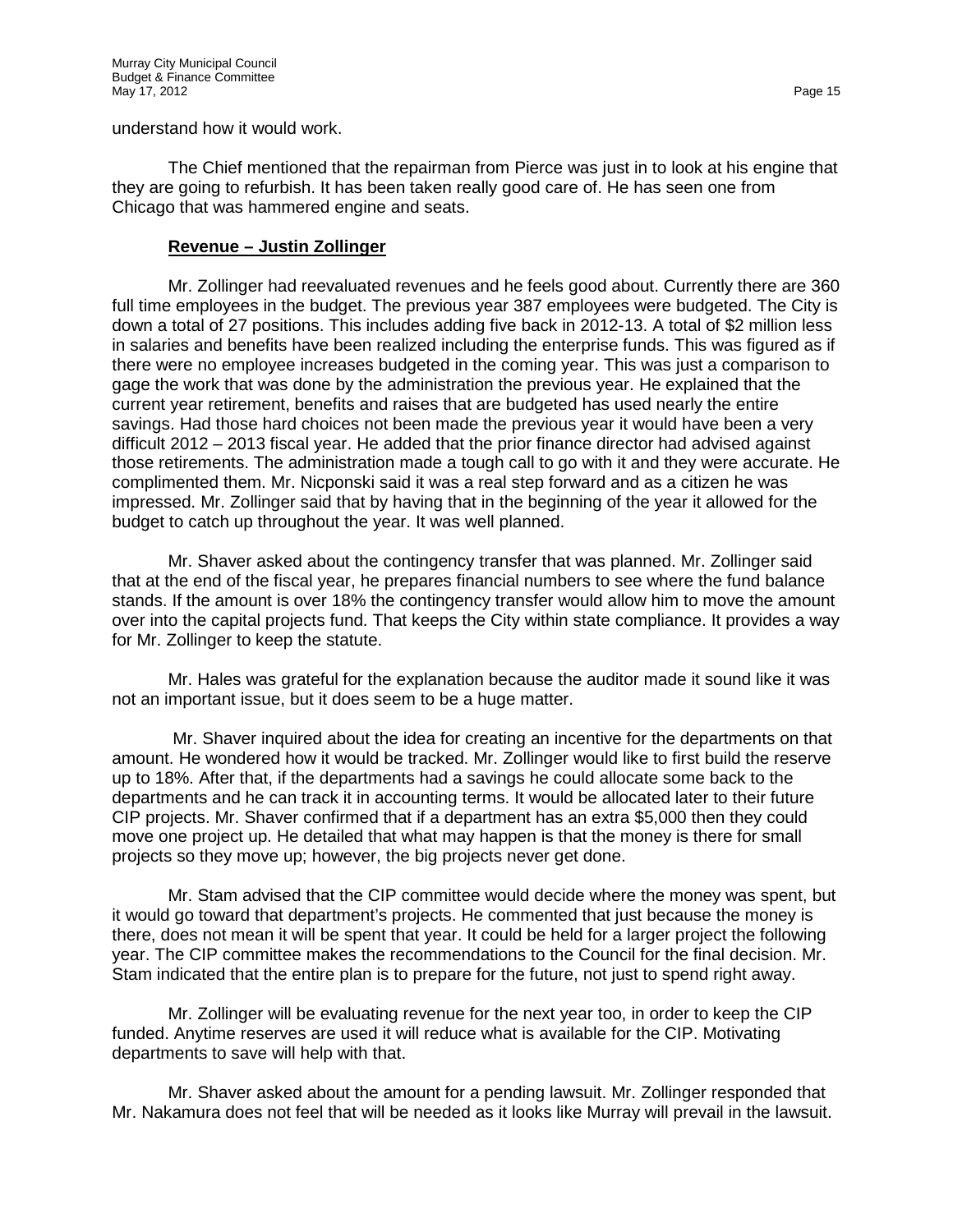Mr. Brass asked about the non-departmental budget, page 12, miscellaneous services, number 412.62-10. The \$190,000 will be available if the City decides to make a software purchase. It will cover one year of a five year payment to purchase. If the software is not purchased it will go back to fund balance. Mr. Stam asked if that should be in the CIP. Mr. Zollinger said that it would go there and is just a place holder in non-departmental.

Mr. Hales asked if the fund balance is close to 18%. Mr. Zollinger said that at the last time he pulled the number it was about 20%. Mr. Nicponski asked how much that amounts to dollar wise. The 18% is around \$6.6 million.

Mr. Nicponski asked for a report on the lease analysis. Mr. Zollinger said that if the City were to lease 20 vehicles for the Police Department the cost would be \$770,000. If Police were to purchase the same 20 vehicles divided into several years, it would cost about \$720,000. The savings would be about \$50,000 and the philosophy of the CIP is to get into a cycle of replacing five to six per year. He did not think it was advantageous; although, using some different assumptions, it could change. Leasing would cost about an additional car and a half. There are some fixed costs too.

Mr. Nicponski asked if there were advantageous circumstances to leasing that are not realized by purchasing. Mr. Zollinger said that the advantage of leasing is that no inflation would hit you in year two, three, or four of a purchase; however the advantage is reduced because there would be interest due on the lease. Mr. Shaver noted that someone else takes the amortization on a lease, but on a buy you do. Mr. Nicponski stated that there would be provisions in the lease if we took the vehicles back to the dealer for work. Mr. Zollinger said that then we would not be utilizing our fleet service.

Mr. Hales said that the leases he was familiar with the dealer did not maintain them. Mr. Zollinger said that is because it is a capital lease. In this case the City would buy the cars, the bank would finance them and the dealer would maintain. Operational leases are those that you have a vehicle for five years and then turn it back in. Mr. Shaver pointed out that with a purchase we can sell it and get some gain back. Mr. Nicponski asked if what we will be doing will be better so that the officers do not have to keep a vehicle seven years. The vehicle policy says that at 100,000 miles a vehicle can be replaced. With the CIP it could actually become automatic to replace.

Mr. Zollinger said that the City is working to get out of the hole it has been in for the last four years.

Mr. Shaver mentioned his appreciation for Mr. Zollinger over the past five months, the reality of the numbers, the effort and tireless time spent in working with the department heads, and becoming educated as quickly as he has. In talking with people they regularly express the confidence they have in him. He confirmed his appreciation for everyone.

Mr. Nicponski asked about the UTOPIA line item that had gone to zero. Mr. Zollinger said that he had relocated it to debt service payment, which is a yearly payment that increases 2% per year.

## **Administrative and Development Services – Tim Tingey**

Mr. Tingey proceeded to highlight some items from his divisions.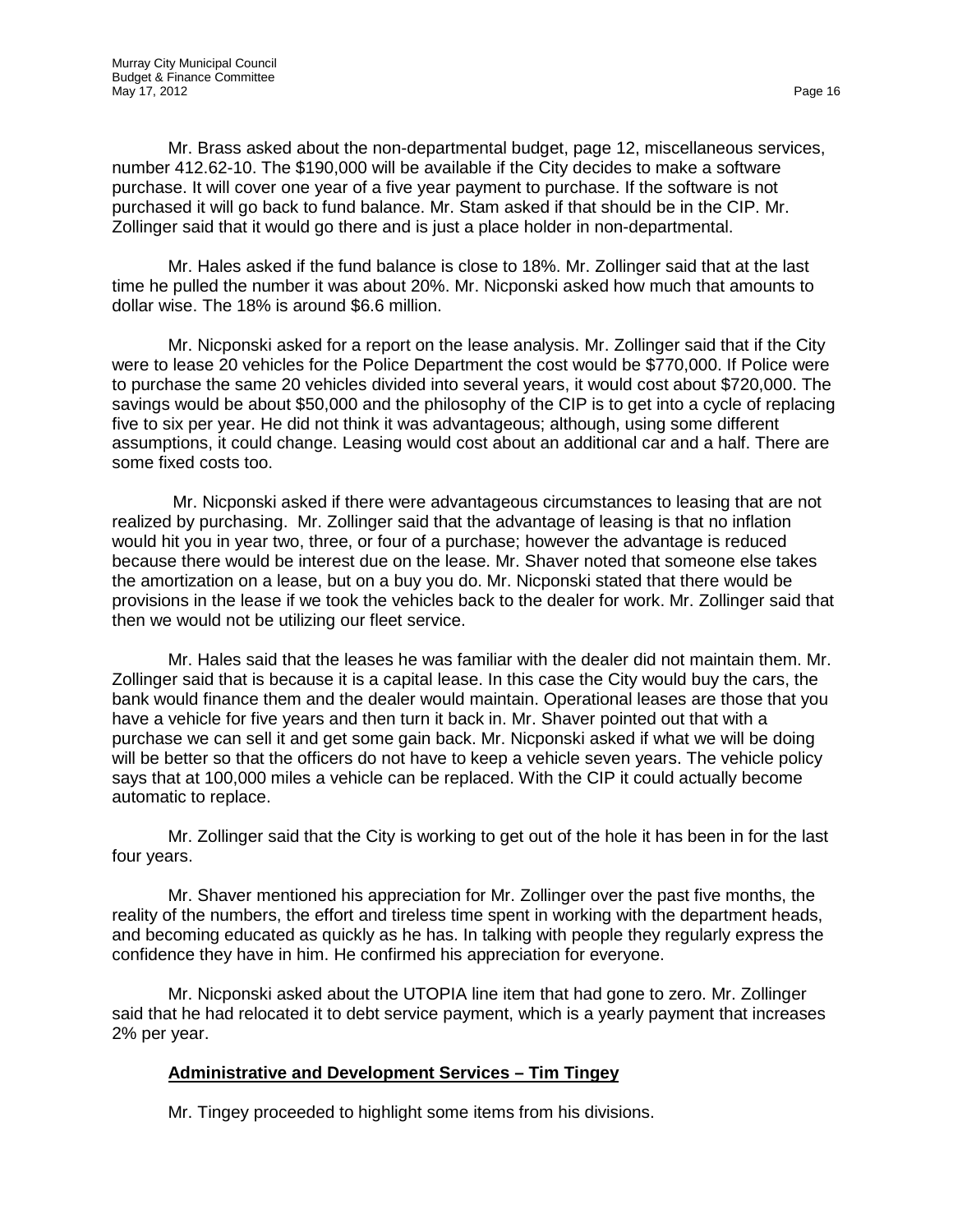Treasurer – There were increases in postage because of the higher volume of shut-off notices being sent out and he expects that until the end of the year. Mr. Brass asked if the City costs are being covered now with the higher fees. He felt it was being covered.

Mr. Shaver asked about the insurance line item going to zero. Mr. Zollinger said that this division has no claims to be insured for. The amount is a formula based on the historic and inherent risk.

Recorder – Mr. Tingey noted that there is no election expense this year. The maintenance of buildings and grounds was increased because of the Housing and Urban Development (HUD) accessibility survey. City Hall will require some additional improvements, fairly minor, but required. Minor building improvements will not cover some of the areas needing upgrades on HUD. Parking lot issues will go under building and grounds.

Mr. Stam asked why we hire a company to keep the grounds at City Hall when the Parks seasonal personnel could do that. Mayor Snarr mentioned that the contract on this building is \$5,000 less than it was several years before. He does not know how the owner does it for that price. They have done it for essentially nothing. It is a bargain. Mr. Nicponski said that he does not mind subbing out to the private sector if the cost analysis is right. Mr. Tingey said that he and Mr. Davidson had talked with Parks about that, but capacity is an issue in having them come over here. Mayor Snarr detailed that he would have to use a truck and trailer to bring equipment over and that takes it away from the Parks and we must weigh those things.

Information Technology – Here there are some increases. The equipment maintenance had to have a budget amendment a few months earlier because the maintenance agreement was not in place for the AS400, so that is the amount to maintain the same coverage as this year. Mr. Shaver asked when the City will get rid of that system. Mr. Tingey said the IT Governance Committee has been discussing that and is beginning due diligence for looking at the conversion process. The conversion would take at least two years once a system is selected.

Software maintenance contains the licenses and agreements for the Microsoft Office and he feels comfortable with that. The telephone and internet, 21-80, shows the increase in Century Link contract costs. It was kept at the same level the previous year, but we were told of the increase for this year. Mr. Shaver asked about the cost if the City did only telephone and no internet. Mr. White said that the contract is for the maintenance on the PDX. When the City negotiated this last year the City was quoted \$5,000 more and Century Link was told it was not in the budget. Century Link honored that but told us it would have to go up the next year. The monthly internet expense is in the same line item. Mr. Shaver asked if any part of the building used UTOPIA. Mr. White responded that the entire building uses UTOPIA. The phone system was purchased through Qwest and the hardware and software support has been maintained through Century Link.

Mr. Nicponski asked what the small equipment was on #504-21-90. Mr. Tingey said that expense is the computer replacement program that is being implemented and it will be ongoing. Per the IT Governance Committee the computers are being rotated out every three to five years. The amount of use is part of the standards, as well.

The professional expense is increasing significantly this year due to the federal government mandate for compliance on the use of credit card transactions. Additional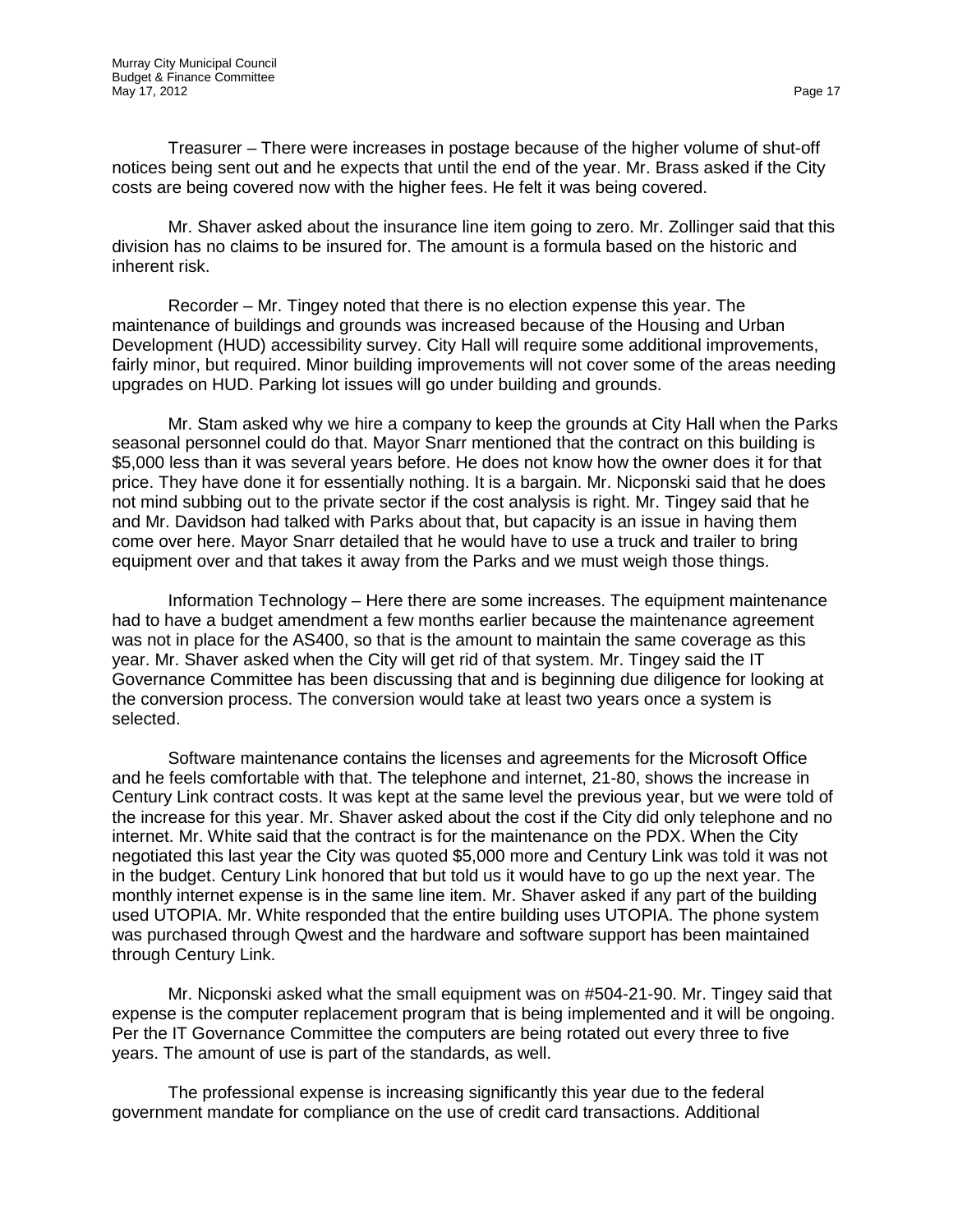professional analysis of credit card transactions is required to make sure that City machines and software meet federal standards. Those standards will go into effect within the next year and a half and this will help the City with the process to get its certification. No upgrades are here, but it is included with the server upgrade. All the information must be secure. The wireless readers require other equipment.

GIS – Under the employee line items the power department is interested in having a GIS person devoted to the work they do. There will be an administration fee from the power department to cover that and the employees will go from three to four.

Some of the other increases are due to the expenses that are being moved from IT to GIS. The software maintenance is brought down to its own line item showing the significant increase.

Mr. Stam noticed that the special department supplies included funding for a new plotter scanner. This is in the CIP and will not be funded yet. Mr. Tingey said the amount could be reduced, that being the case. Probably about \$1,000 of that could go somewhere else.

Building Inspection – The department has gone to paperless field inspections, which has helped contractors, as well as, the department. That required a minor increase in the cell phone line item because of the paperless system and utilizing that for quick comments.

Mr. Stam mentioned the office phone expense. Several departments are in the building, and if the telephone costs are added up it is close to \$15,000. It is one system throughout the building. Telephone expense has increased from \$875 to \$4,000, Mr. Nicponski added, which is a high rate of increase.

Mr. Stam pointed out that the Building Inspection telephone is \$4,000 and Economic Development is only \$720. His thought was that it would be one system and the costs would be divided up. Mr. Zollinger said it is a line item for paying the bills out of and he would need to research that to see if it could be tightened up.

Mr. Shaver said that one area the Council has looked at is utilities and why it varies from one place to the next.

In both Building Inspection and Community & Economic Development there are some office supply increases because they are taking over the maintenance of the Savin printer and paper due to the reorganization. This was previously split three ways instead of two.

He said this budget would be able to help the departments maintain services and get the things done that are necessary.

Mr. Stam thought it was interesting that in GIS there is \$15,000 in overtime for snow plowing. Ms. Richardson said that as the employees in utilities have decreased, two guys in GIS are experienced, qualified and are very good at it. It was found to be more cost effective to assign them to a route if needed. If there is no snow it will not be spent. Mr. Stam said he is in favor of cross department work if it is a cost savings.

Ms. Richardson mentioned that the plotter was to replace a copy machine because traditionally it was engineering who provided the supplies for it and if that money is reduced then engineering probably needs the money for the existing copier. Mr. Stam said he thought more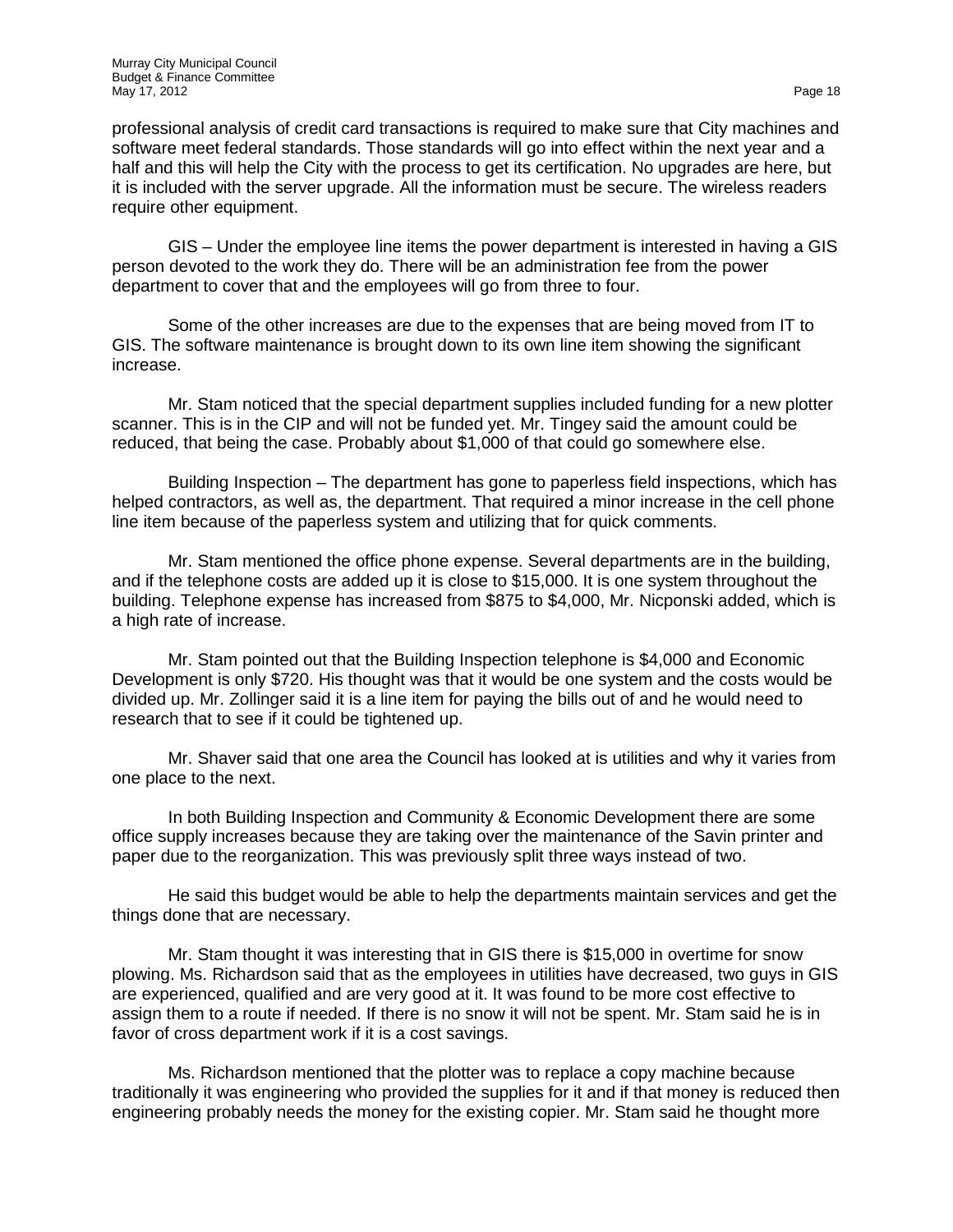money could go toward getting the new plotter.

### **Library – Bruce Cutler**

Mr. Shaver introduced Bruce Cutler from the Library Board who was present to discuss the retirement of Dan Barr as Library Director.

Mr. Cutler explained that as a Board they were delighted to have Dan Barr stay through the previous year retirements, however, he had decided to retire this year. He accomplished a lot of great things during the centennial year with the statue and stained glass window coming. The Board appreciates the fact that Mr. Barr passed up the retirement incentive that he could have received the year before. The Board held an executive session to discuss a portion of that compensation that he passed up. He would like to make a line item adjustment to the budget to compensate him. He felt thought the retirement incentive was 50% of salary, but did not know all the details. The Board would like to go as high as \$25,000 for Mr. Barr. He asked what the unallocated fund balance carry over was from the prior year. Mr. Zollinger said it was \$700,000.

Mr. Cutler's recommendation, based on the fund balance and the Board's desires, would be to award Mr. Barr a \$25,000 retirement bonus. Mayor Snarr mentioned that he had asked Mr. Barr to stay on the year before.

Mr. Hales asked if Mr. Barr were one of those guys that the City just could not have done without. Mr. Cutler and the Mayor confirmed that. Mayor Snarr stated that it is the Board's responsibility to select a new Library Director. They are their own taxing entity. Mr. Barr had been with Murray for 17 years and the Mayor said he had never had one complaint. Prior to that there were issues at the Library. Dan moved to Murray from New York.

Mr. Shaver complimented Mr. Barr and noted that his personnel are a direct reflection of his generous and kind spirit. Mr. Cutler said he had talked with Mr. Nakamura who commented that there was a need to receive value for value, which Mr. Cutler definitely feels the Board received in all Mr. Barr did in long hours for the centennial, helping the Friends group get their 501(c)(3) designation and he had gone well beyond what is expected of a Library Director.

### **MCEA – Jackie Sadler**

Ms. Sadler stated how grateful she was that the Council had kept the employees' needs at the forefront of the budget discussions. She realizes how difficult the last couple of years have been and she is happy to see things turning around. She commented that the MCEA likes the 3% COLA that the Mayor proposed in his budget. She understands that raising the tuition reimbursement, alternative transportation and employee discounts for the pool, golf and recreation center have also been proposed and people frequently ask for these benefits. She feels these items will motivate the employees. She noted the compression issues and thinks working out something in that area would be a good idea with a little more planning.

Mr. Shaver mentioned that the Council was aware of the issues with compression and he asked what her sense of employee morale was. He also asked what the employees would rather have as a whole between a COLA increase and merit increase. She responded that everyone wants an increase; therefore, whatever would result in more money for the employees are what they would like. Ms. Sadler said the 3% overall is good; however, she would like to see some merit for the people in the compression situation. She understands that it could be up to a \$10,000 increase for some people. Over the next couple of years to get these folks up to where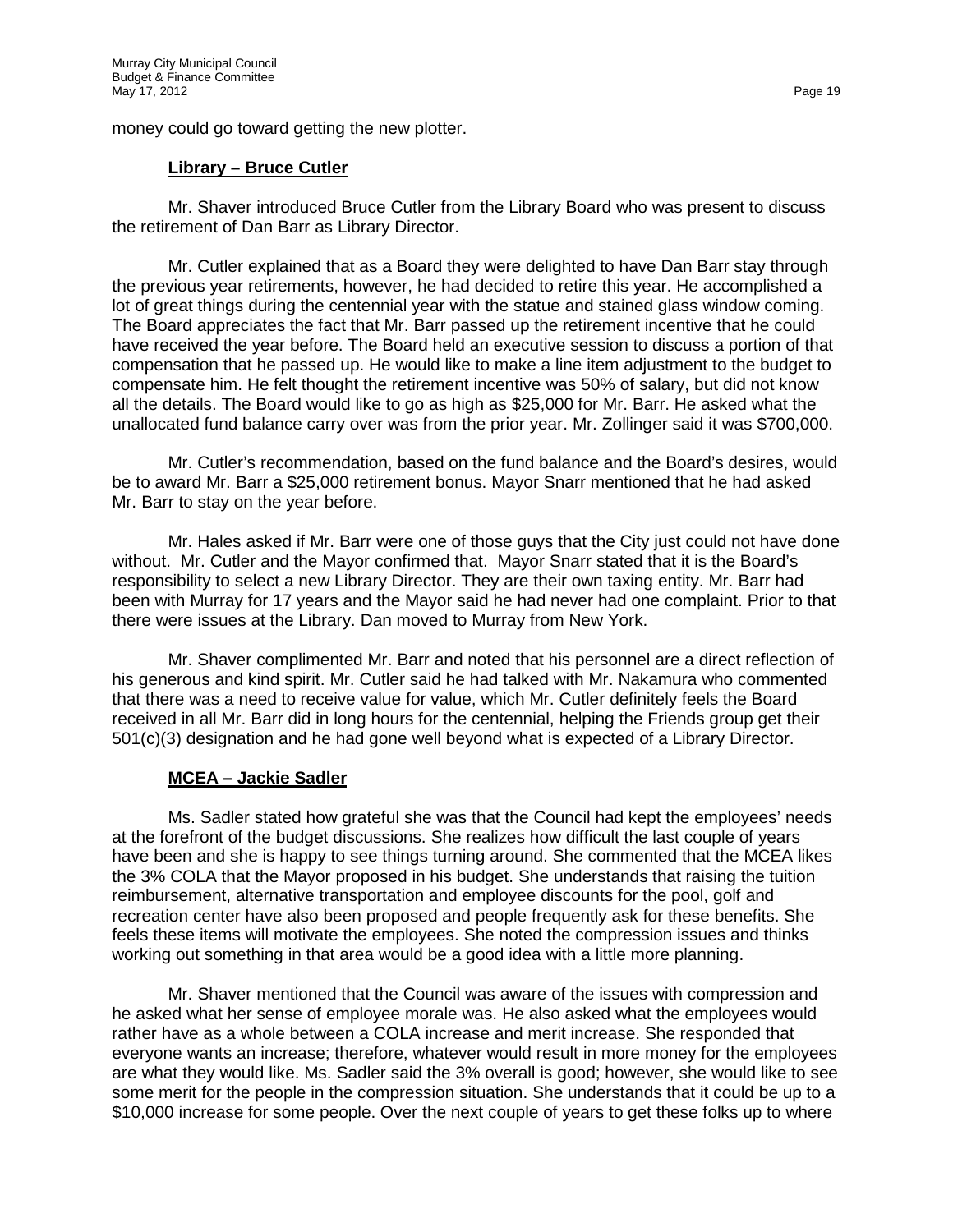they should be through the merit would be good, especially if they are good employees.

Mr. Shaver commented that when employees miss raises for several years, it can add up to a substantial amount. He said that the Council wants the employees to know that they are respected and that it is their desire to help with salary the best way they can. He asked Ms. Sadler if she would be willing to come in and advise the Council and be part of the discussion. She indicated her willingness to help in any way.

Ms. Sadler mentioned that regarding the Employee Meeting to be held there were remarks about the Strategic Plan. She stated that it is her impression that most employees do not know what the Strategic Plan is. She wondered if there were a summary that could be sent out ahead of time, then it could be read through and questions asked at the meeting.

Ms. Wells said that there would be posters, and handouts to take and the mission statement would be on the back of tee shirts for everyone. This meeting is the first time roll-out of the Plan. Ms. Sadler noted that it is important to have time to process new ideas.

Mr. Brass added that the Strategic Plan (SP) was a process for the City to look at where it wanted to be in ten years. He pointed out that the reliance on sales tax can be tough, especially when it goes away, so this will help Murray determine how to vary the revenue stream. A big part of the SP is the Capital Improvement Program (CIP) that works with the budget to plan for buildings, vehicles, roads, pavilion roofs and other big ticket items. All of these issues are rolled into one plan that is clear in the presentation. Hopefully, it will make life better for everybody.

Mr. Hales expressed his gratitude for all the employees. He said his experience was in human resources for the last 30 years. An organization cannot function without employees and if the citizens are to be handled correctly, then the employees must also be handled correctly. The Council appreciates everything and the staff is the number one priority to get the City where it wants to be. The MCEA is a great association.

Mr. Shaver indicated that the Council has just looked tentatively at the budget. The Mayor and Administration had a chance to make requests. As a Council, they have met with department heads and will continue to consider budget issues until the end of June when the budget is adopted. He invited Ms. Sadler to attend Committee of the Whole meetings to report and coordinate with the Chair, Jim Brass.

Mr. Brass related that Murray employees make his job much easier and he is always amazed at how quickly things are done and answers explained. It does not go unnoticed.

## **Council Discussion**

Mr. Stam reported that at the CIP meetings there was a paradigm shift from how much can be spent this year to what the City can begin saving for in future years. It took many conversations for this to occur and he said that his philosophy was to fund IT first. When IT gets behind then every department also gets behind. IT must be kept current and that became a priority for funding. Another issue was regarding vehicles. He likes the idea of putting a lump sum into vehicles and then allowing the fleet department to determine and assess what needs replacing. The vehicle replacement plan was established to cover all departments.

The form the Council sees has two columns for "funded this year" and "2014." Mr. Stam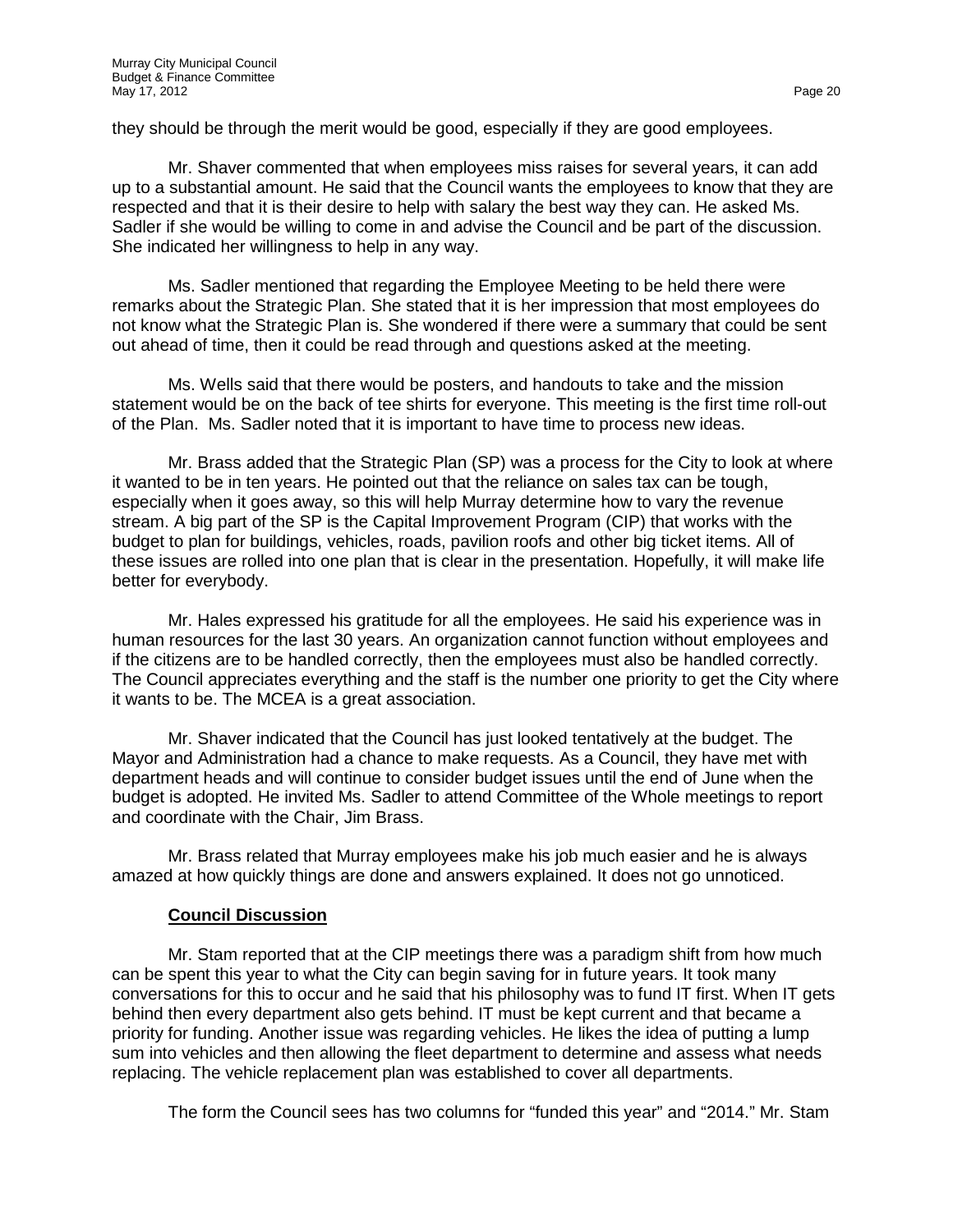suggested that 2014 be removed and named "future" as it may not be funded the next year either.

The amphitheater roof was funded for only \$5,000 instead of full funding and if that is done then the next year the underneath part may also need funding. Therefore, Mr. Stam does recommend that change to the CIP.

Mr. Hales mentioned the incentive for the departments, and he feels that is a great idea.

Mr. Shaver turned everyone's attention to the Council Office Budget. He said he wanted to look at the Lobbyist and Consultant/service audits line items. He explained that the audit was a way for him to show proof that the Council was not getting real numbers. It never was his intention to beat up on a department, but by auditing that department one could see what was happening that was not being presented realistically. The Council's first responsibility is the fiduciary arm of the City. He feels that \$25,000 expenditure is no longer necessary and could be removed from the budget.

Mr. Stam said it could go into the CIP. Mr. Brass said that because it is in the budget, he suggests allocating it to the CIP.

Mr. Shaver asked for discussion on the \$40,000 for the lobbyist. Mr. Brass said at first he was not real sold on the idea; however, he admits that it is his feeling that the lobbyist has gotten \$3.5 million for the City. Mr. Hales asked if Murray might have gotten those funds anyway. Mr. Brass thinks that Mr. Fountain and Ms. Wells both have influence; but he thinks Dave Stewart also has influence. It would have been nice to get Mr. Nicponski's thoughts on this regarding influence on the hill.

Mr. Hales asked why the amount went from \$30,000 to \$40,000 from year to year. The \$30,000 was for a one time issue; however the \$40,000 employs him on a full time basis, Mr. Stam explained.

Mr. Brass said that the lobbyist got Murray \$1.5 million for 4800 South. For Winchester Dave Stewart secured \$1.5 million for the intersection. Mr. Stam said that the funds would not have normally been allocated for the type of roads we had. He managed to get the appropriation into the bill. Mr. Brass said that the funding was for regional roads and he argued that 4800 South was a connecting road to State Street with the hospital access being important. The return on investment for \$80,000 is great.

Mr. Shaver said that his opinion was, after speaking with former Council Members Jeff Dredge and Pat Griffiths, that the City has a lobbying arm and the ULCT. It was explained to him that the more voices talking for the City and about the City the better.

Mr. Brass commented that Mr. Fountain does a fabulous job and is an asset to Murray but more coverage is helpful.

Mr. Hales would like to have more reporting from Mr. Stewart. He agrees this has been a great investment. Mr. Stam said the City could have him do more. Mr. Shaver said that the Council could establish the tasks at the beginning and set up in the beginning. That gives him direction. Mr. Shaver would like to have the reporting done to the Council Chair because there is no other forum set up. Mr. Stam said that it went through the Council Director and prior to that it was through Jan Wells. It was done by both of them. That can be decided.